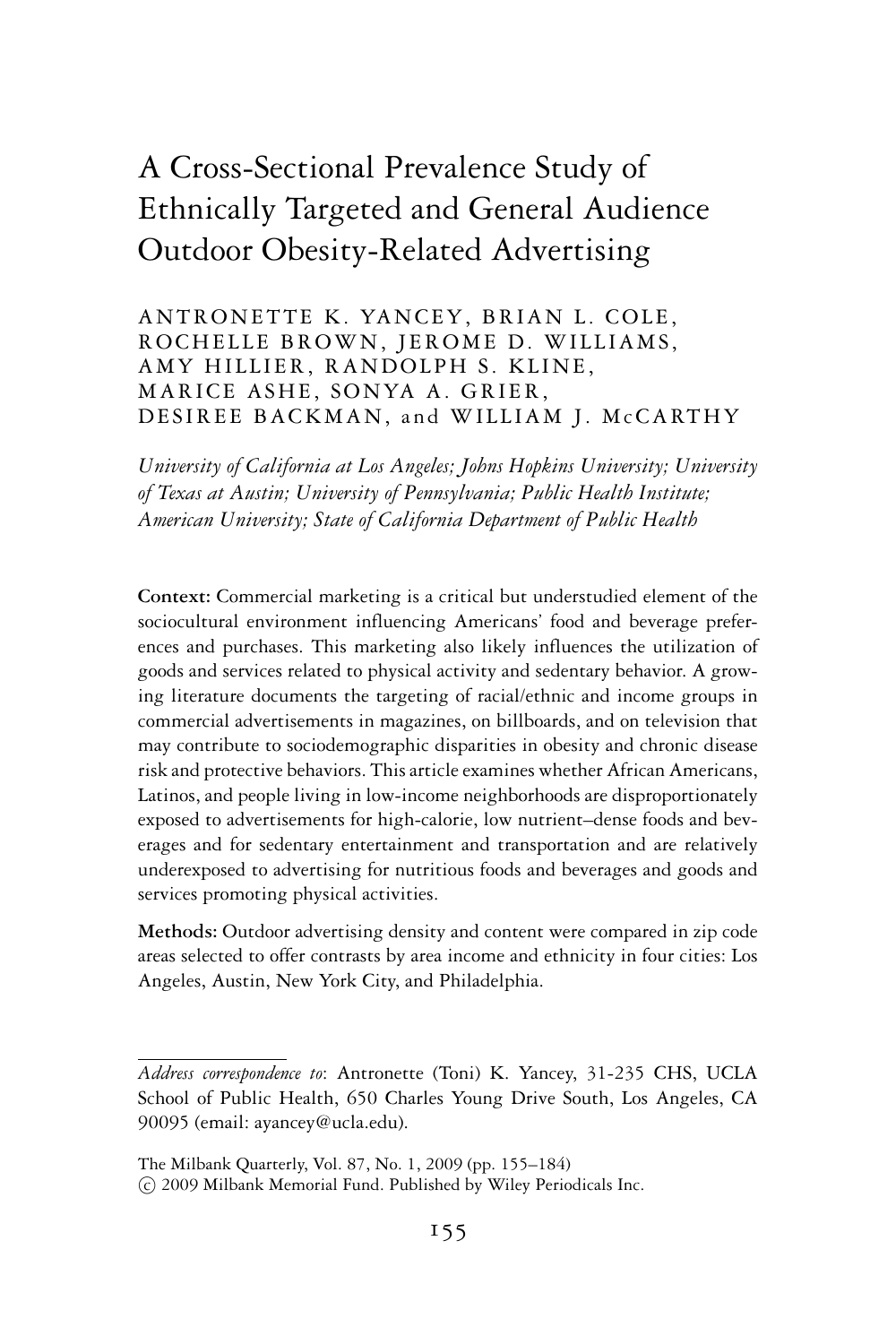**Findings:** Large variations were observed in the amount, type, and value of advertising in the selected zip code areas. Living in an upper-income neighborhood, regardless of its residents' predominant ethnicity, is generally protective against exposure to most types of obesity-promoting outdoor advertising (food, fast food, sugary beverages, sedentary entertainment, and transportation). The density of advertising varied by zip code area race/ethnicity, with African American zip code areas having the highest advertising densities, Latino zip code areas having slightly lower densities, and white zip code areas having the lowest densities.

**Conclusions:** The potential health and economic implications of differential exposure to obesity-related advertising are substantial. Although substantive legal questions remain about the government's ability to regulate advertising, the success of limiting tobacco advertising offers lessons for reducing the marketing contribution to the obesigenicity of urban environments.

**Keywords:** Disparities, minority, African American, Latino, black, Hispanic, policy, marketing.

ENVIRONMENTAL INTERVENTION APPROACHES APPEAR TO BE<br>necessary to stem the advancing obesity epidemic, as the en-<br>vironment is becoming increasingly "obesigenic," or obesity-<br>producing particularly in communities of color (F necessary to stem the advancing obesity epidemic, as the environment is becoming increasingly "obesigenic," or obesityproducing, particularly in communities of color (Fontaine et al. 2003; French, Story, and Jeffery 2001; King et al. 1995; Kumanyika 2005; Marcus et al. 2006; Nestle and Jacobson 2000; Rigby, Kumanyika, and James 2004; Sloane et al. 2003, 2006; Swinburn, Egger, and Raza 1999; Swinburn, Gill, and Kumanyika 2005; Yancey, Ory, and Davis 2006; Yancey et al. 2005). Efforts to make changes on an individual level have demonstrated little sustainability (Jeffery et al. 2000; Kumanyika 2001; Kumanyika and Grier 2006; Yancey 2004; Yancey et al. 2004), but a similar shift toward environmental intervention is credited with accelerating declines in tobacco use (Forster, Widome, and Bernat 2007; Hopkins et al. 2001). Particularly in California, as the leader in this arena (Messer et al. 2007), the incidence of tobaccorelated disease has declined significantly (Barnoya and Glantz 2004), so the history of tobacco control may have important lessons for emerging strategies in obesity control (Daynard 2003; Emery et al. 2007; Kersh and Morone 2002; Kline et al. 2006; Mercer et al. 2003).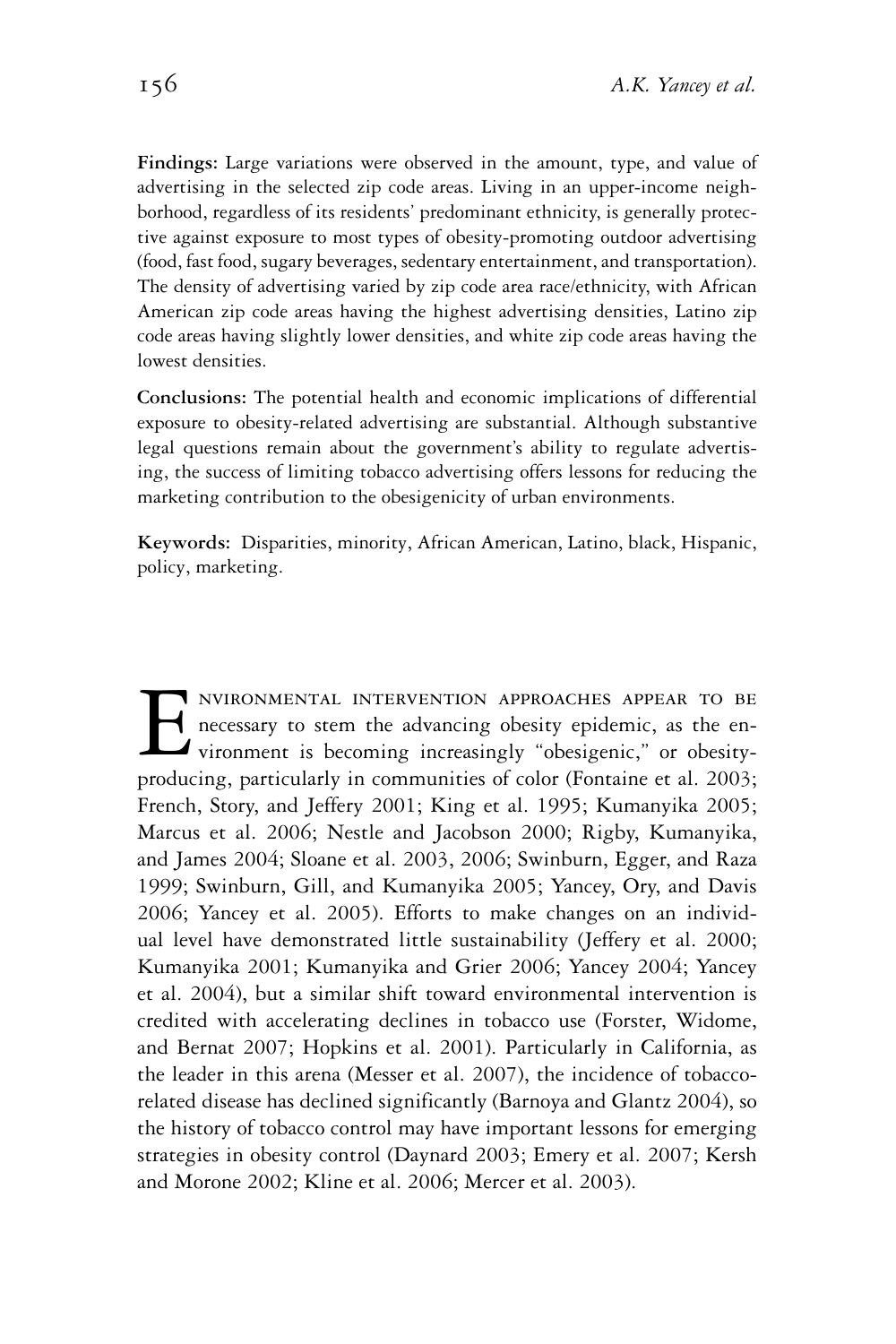Commercial marketing is a critical but understudied element of the sociocultural environment influencing both Americans' food and beverage preferences and purchases (Cawley 2006; Nestle et al. 1998) and their use of goods and services related to physical activity and sedentary behavior (Maibach 2007). The U.S. food, beverage, and restaurant industries, with total sales approaching \$900 billion, spent more than \$11 billion in 2004 on advertising alone, which was only 20 percent of the industries' total marketing expenditures (IOM et al. 2006). In 2006, the estimate of \$31.7 billion for food and beverage advertising was about 5 percent of the total U.S. food and beverage marketing expense estimate of \$633.4 billion in that year (Elitzak 2004, 2007). Together, these industries are the second largest advertiser in the American economy (Gallo 1999) and have led to a growing literature documenting racial/ethnic targeting in commercial advertisements in magazines, on billboards, and on television that may influence disparities both in the risk of obesity and obesity-related chronic disease morbidity and premature mortality and in protective behaviors (Byrd-Brenner and Grasso 2000; Hackbarth et al. 2001; Kumanyika et al. 2008; Lohmann and Kant 2000; Mitchell and Greenberg 1991; Powell, Szczypka, and Chaloupka 2007; Pratt and Pratt 1995; Story, Neumark-Sztainer, and French 2002; Tirodkar and Jain 2003; Wakefield et al. 2003; Wallack and Dorfman 1992). Some of these racial/ethnic groups' differences in mortality are linked to a higher risk of diabetes for Latinos than for whites (Delisle et al. 2008) and a higher risk of kidney failure, stroke, and congestive heart failure for African Americans than for whites (McClellan et al. 2007; Mensah et al. 2005).

Published findings increasingly reveal that products associated with significant population-wide morbidity (e.g., sodas, candy, and alcoholic beverages) are advertised disproportionately in magazines and television shows targeting African Americans compared with general audiences. Conversely, ads for healthier food and beverage products (fruits, vegetables, low-fat meats, soy and dairy products) are disproportionately underrepresented (Grier and Kumanyika 2008; Outley and Taddese 2006; Pratt and Pratt 1995; Tirodkar and Jain 2003). On billboards in predominantly African American and Latino neighborhoods, alcohol products were advertised five times as frequently as in predominantly white areas (Hackbarth et al. 2001), with other studies showing similar findings (Alaniz and Wilkes 1998; Hackbarth, Silvestri, and Cosper 1995; Herd 2005; Kwate and Lee 2007; Moore, Williams, and Qualls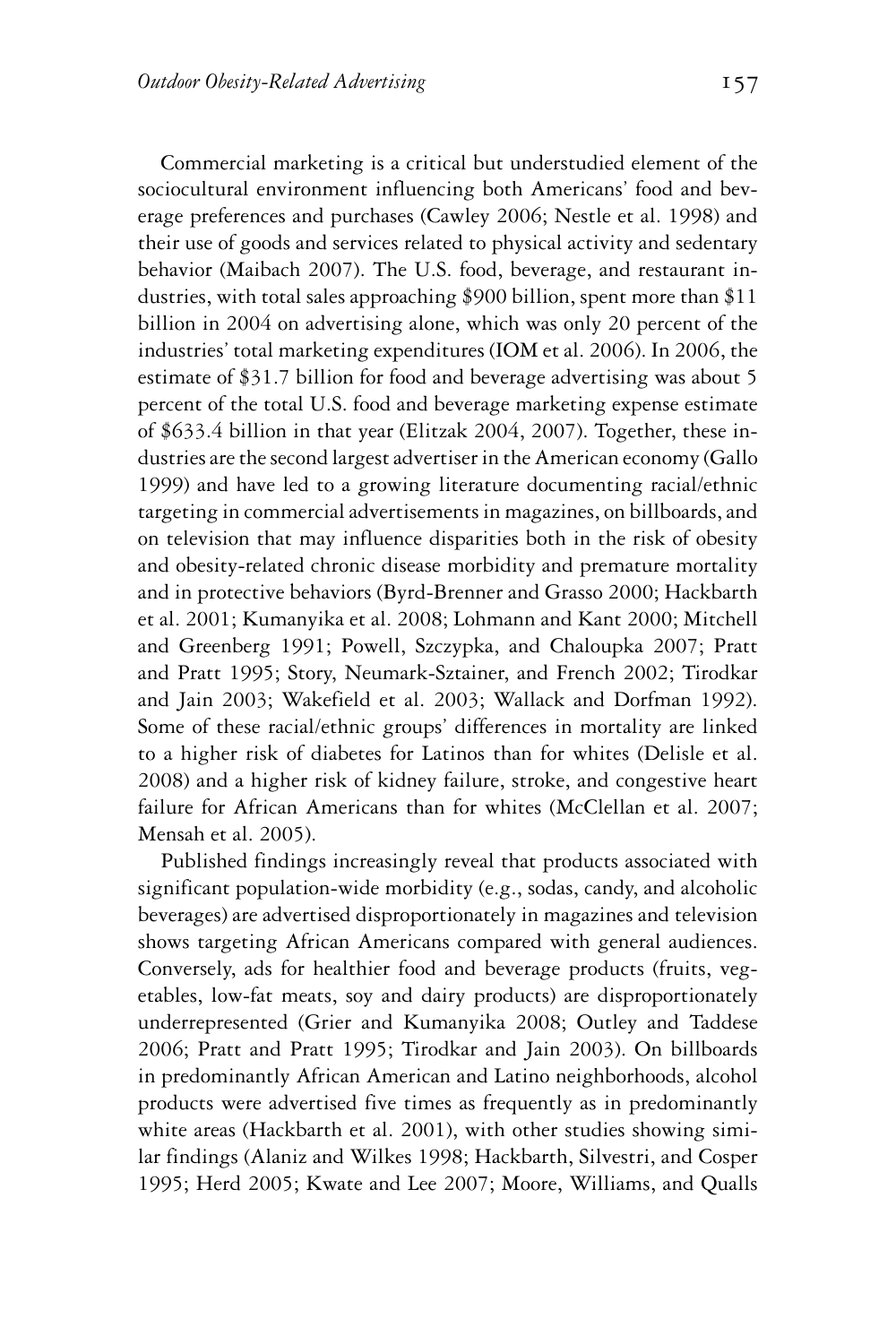1996; Pasch et al. 2007; Wagenaar et al. 2000). Lewis and colleagues (2005) also identified substantially more point-of-sale advertising and promotion of unhealthful foods in restaurants in low-income African American and Latino communities than in more affluent white communities in Los Angeles County. These influences on individual preferences and behaviors may be mediated by creating familiarity with certain products, by depicting social norms supportive of their consumption or utilization, by addressing a void in positive and culturally grounded images of people of color, and by reinforcing cultural beliefs of inevitability regarding the development or maintenance of obesity (Kumanyika and Grier 2006; Yancey, Ory, and Davis 2006). To date, the only "successful" litigation addressing such inequities was General Foods' settlement of a class action suit to redress its advertising of high-fat/high-sugar breakfast cereals with false claims of healthfulness that exploited low-income children of color (Hinkle 1997; Mello, Rimm, and Studdert 2003; Parloff 2003).

Commercial media messages also are likely to influence patterns of physical activity (Outley and Taddese 2006). Most of the scant scientific literature on this subject has addressed the media's displacement of physical activity, especially in children (Maibach 2003, 2007). One exception is a constructive example of addressing disparities: the differential increases in physical activity among black girls produced by the VERB social marketing campaign (Berkowitz, Huhman, and Nolin 2008; Huhman et al. 2005). In addition, a high density of billboards is generally considered deleterious to neighborhood walkability (Ewing et al. 2005), an important issue in low-income African American and Latino communities, which typically have fewer leisure recreational facilities than other communities do (Day 2006; Estabrooks, Lee, and Gyurcsik 2003; Sloane et al. 2006; Wolch, Wilson, and Fehrenbach 2005).

Duerksen and colleagues (2005) noted a corollary finding: the greater frequency of health-diminishing, and the lesser frequency of healthpromoting, advertising content in magazines targeting Latinos and African Americans, compared with those targeting whites. They also found that the products in advertisements featuring African American models were more likely to diminish health (Duerksen et al. 2005). Furthermore, Tirodkar and Jain (2003) documented a fourfold greater likelihood of observable overweight in television actors in black primetime shows compared with general audience prime-time offerings.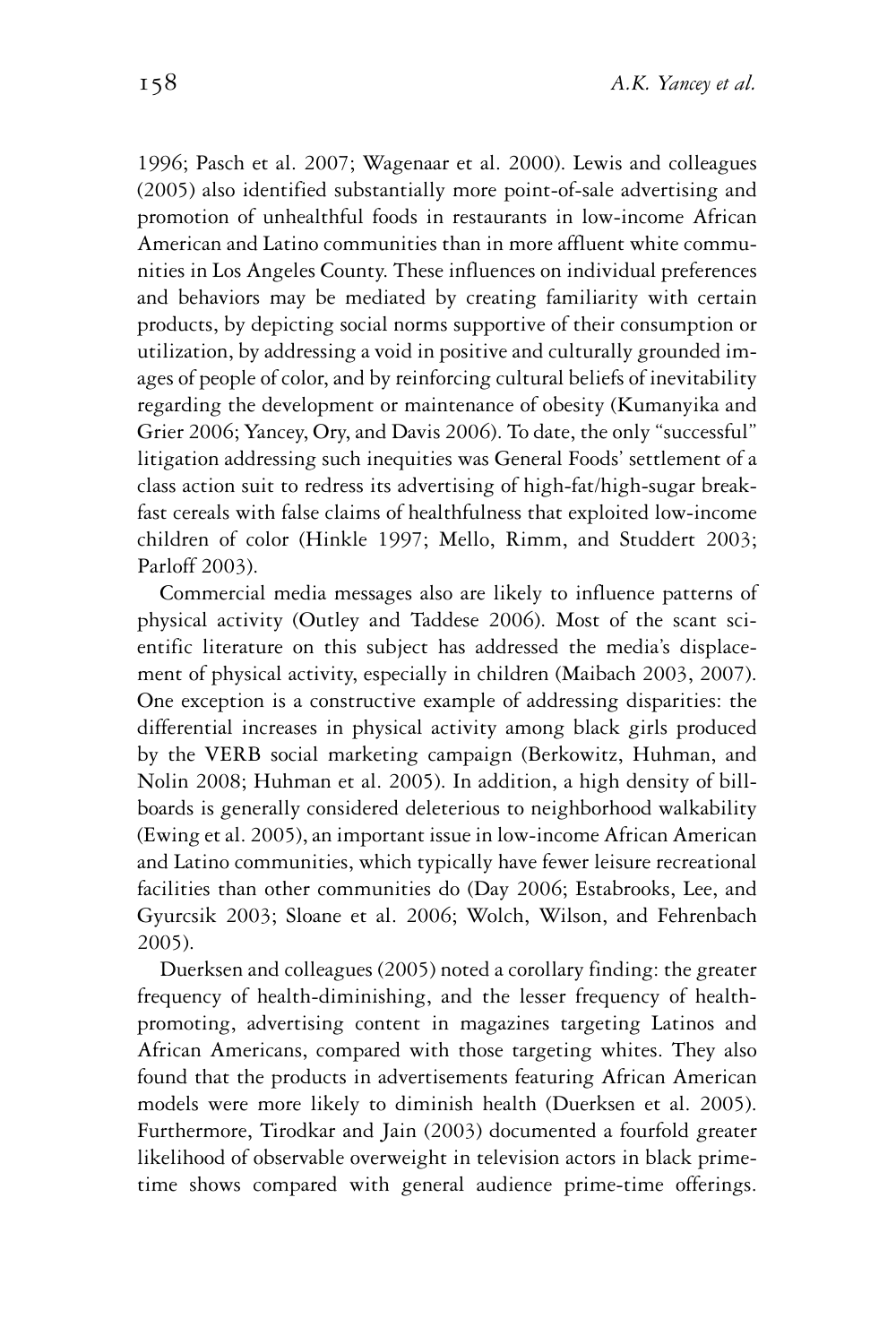Outley and Taddese (2006) documented fewer physical activity–related ads, fewer health-related ads, and more food and beverage ads in television programming for majority black audiences than in television programming for majority white audiences. The California Department of Public Health's Network for a Healthy California commissioned the UCLA School of Public Health to determine whether predominantly ethnic minority and/or low-income communities were disproportionately targeted by advertising for high-calorie, low nutrient–dense foods and beverages and products promoting a sedentary lifestyle. The initial focus on outdoor advertising in California cities was expanded to include three more U.S. cities when researchers at other institutions volunteered to collect comparable data as a part of a University of Pennsylvania, NIH-funded EXPORT disparities center and a Robert Woods Johnson Foundation Clinical Scholars' project at New York University. Outdoor advertising has increased substantially, and ads are now commonplace in many community locations, for example, on signs, murals, storefronts, and bus benches and shelters (Kumanyika and Grier 2006).

Content analyses of outdoor advertising of products and services related to food, beverages, and physical activity in Los Angeles, Philadelphia, Austin, and New York City were conducted to test the hypothesis that African Americans, Latinos, and people living in low-income neighborhoods are exposed more often than whites are to advertisements for unhealthful products and are exposed less often to advertisements for nutritious foods and beverages or physical activity–promoting goods and services. Examples of unhealthful products are high-calorie, low nutrient–dense foods and beverages and sedentary entertainment and transportation.

In this article we present findings from this study of the connection between outdoor advertising content and neighborhood characteristics. We also (1) describe variations in the prevalence of magazine ads and attributes of outdoor and magazine ad content targeting different racial/ethnic groups that may influence the purchase and consumption of obesity-promoting products; (2) examine weight-related body imagery in ads; and (3) document the geographical positioning of outdoor ads in relation to schools and other places frequented by children, to determine whether the concentration and content of ads near schools differ from those of ads farther from schools. These outcomes are reported elsewhere.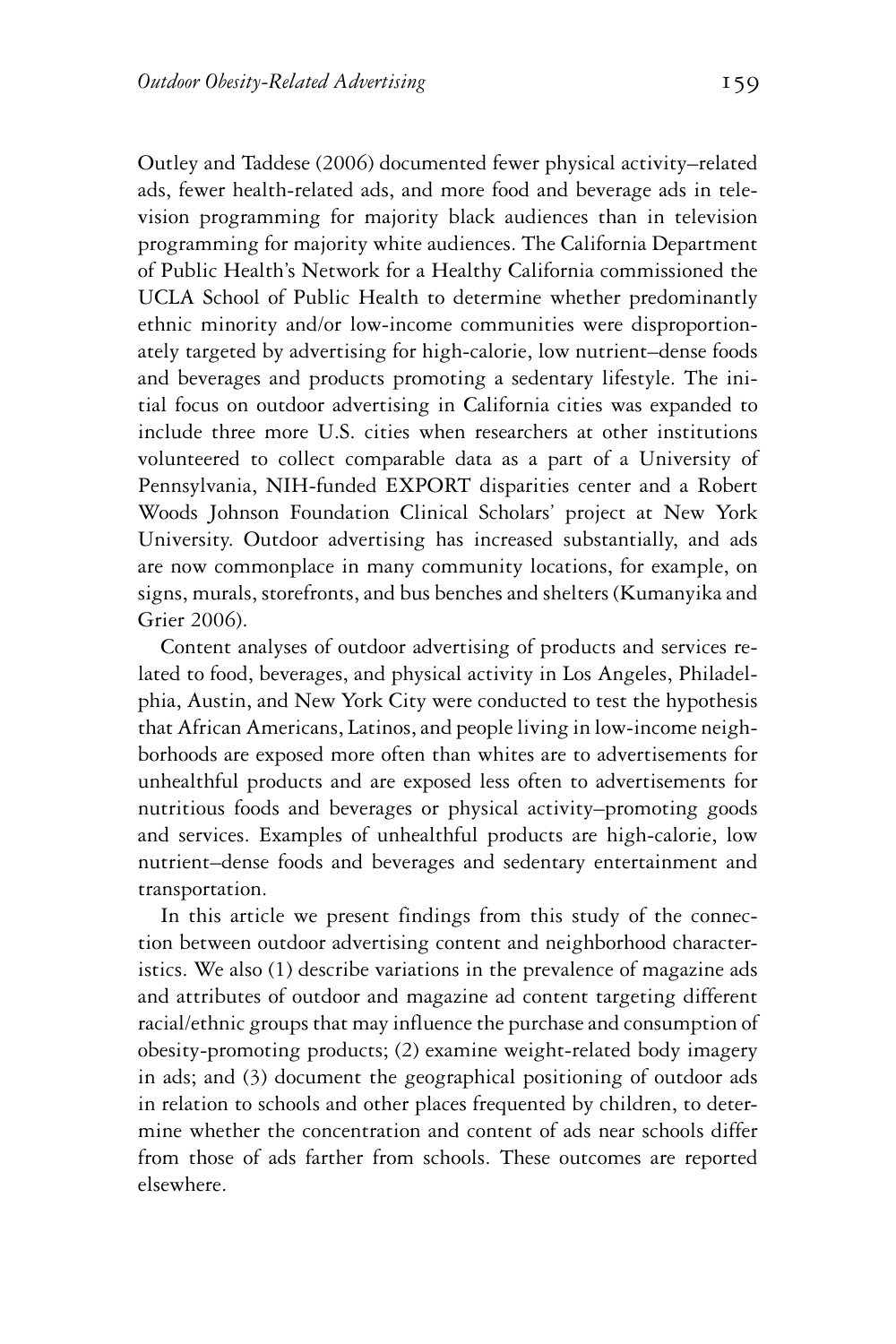# Methods

#### *Overview*

Our research staff used GPS receivers and digital cameras to create a record of outdoor advertising in select zip code areas, which were chosen to provide the contrasts of interest by race/ethnicity (predominantly African American, Latino, or white) and household income (relative median household income overall and by census tracts within these zip code areas). The staff collected data on the types of outdoor advertisements, numbers of advertisements, and size of each advertisement. Only English- and Spanish-language advertisements were included. Next, coders abstracted the product content and targeting of advertisements based on the photographs. A second person verified that the content coding matched the descriptive information and ad images. We analyzed the ad content to determine whether the ads' relative density or type varied systematically with the different demographic characteristics associated with the selected zip code areas.

## *Selection of Geographical Sampling Units*

Our research staff ranked the neighborhoods (defined by zip code) in each metropolitan area by median household income and then identified those zip codes where residents were predominantly (> 50 percent) African American, Latino, or white at the top and the bottom of the income ranking, for a total of up to six neighborhoods in each city (table 1). If no neighborhood met the 50 percent threshold, our protocol allowed for selecting a neighborhood with slightly less than 50 percent of the specified ethnicity if it was the largest ethnic group in that zip code area. Neither Austin nor Philadelphia had upper-income Latino neighborhoods that met this criterion. Austin also lacked an upperincome African American neighborhood. Although an upper-income white neighborhood in Los Angeles was included, it did not have any billboards aimed at a weight-related lifestyle. Table 1 describes each zip code area's ethnic composition and income/poverty level. Because zip code areas, unlike census tracts, may encompass demographically disparate areas, the majority of residents in a relatively low-income zip code might not be poor by federal standards. For instance, poverty is fairly homogenously distributed throughout the low-income Latino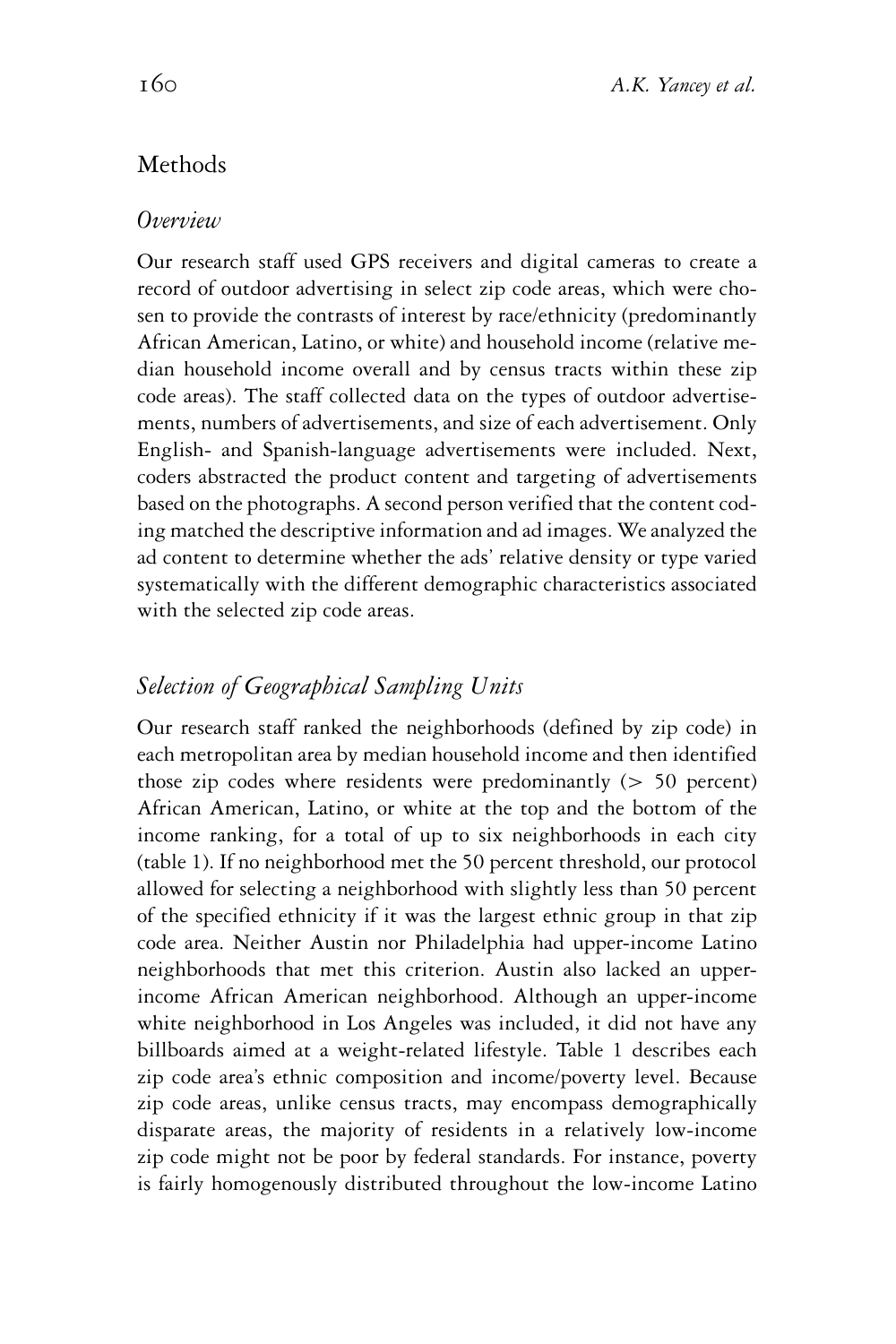| É<br>i<br>sampled',<br>،<br>،<br>.<br>بر<br>haracteristics of<br>TARIE 1<br>emnorranhic |
|-----------------------------------------------------------------------------------------|
|-----------------------------------------------------------------------------------------|

|                               | $\begin{array}{c} \% \geq \ 100.000$ Year |                       |             |                  |  |                                                                                                                                                                                                                                                            |  |  |                |             |              |             |                                                   |  |             |             |              |  |
|-------------------------------|-------------------------------------------|-----------------------|-------------|------------------|--|------------------------------------------------------------------------------------------------------------------------------------------------------------------------------------------------------------------------------------------------------------|--|--|----------------|-------------|--------------|-------------|---------------------------------------------------|--|-------------|-------------|--------------|--|
| Household Income <sup>b</sup> | % Under                                   | 85% FPI               |             |                  |  |                                                                                                                                                                                                                                                            |  |  |                |             |              |             |                                                   |  |             |             |              |  |
|                               | Median                                    | $(\frac{4}{9}$ /Year) |             |                  |  | $\begin{array}{l} 23,348,\\ 23,72,84,\\ 25,77,84,\\ 26,648,\\ 27,72,9,\\ 28,72,24,\\ 29,77,28,\\ 20,77,27,\\ 21,77,28,\\ 23,77,27,\\ 24,77,28,\\ 25,77,27,\\ 26,77,27,\\ 27,77,27,\\ 28,77,27,\\ 29,77,27,\\ 20,77,27,\\ 20,77,27,\\ 20,77,27,\\ 20,77,27$ |  |  |                |             |              |             |                                                   |  |             |             |              |  |
|                               |                                           | White                 |             |                  |  |                                                                                                                                                                                                                                                            |  |  |                |             |              |             |                                                   |  |             |             |              |  |
| Category                      | Race/Ethnicity <sup>a</sup> (%)           | atino                 |             |                  |  |                                                                                                                                                                                                                                                            |  |  |                |             |              |             |                                                   |  |             |             |              |  |
|                               |                                           | Afr. Am               |             |                  |  | ムロークトロート 8メストールのみもいった しゃけい 1 1 1 1 1 1 1 1 1 2 8 4 1 1 1 1 2 2 4 5 1 1                                                                                                                                                                                     |  |  |                |             |              |             |                                                   |  |             |             |              |  |
|                               |                                           | Pop. <sup>a</sup>     |             |                  |  |                                                                                                                                                                                                                                                            |  |  |                |             |              |             |                                                   |  |             |             |              |  |
|                               | Ethnicity                                 | Income)               | atino (low) | white (low)      |  | white (high)<br>Afr. Am. (low)<br>Afr. Am. (high)<br>Afr. Am. (high)<br>Latino (high)<br>Unite (low)<br>white (high)<br>white (high)<br>white (high)                                                                                                       |  |  | Afr. Am. (high | atino (low) | atino (high) | vhite (low) | white (high)<br>Afr. Am. (low)<br>Afr. Am. (high) |  | atino (low) | vhite (low) | vhite (high) |  |
|                               | ដិក្តី                                    |                       |             |                  |  |                                                                                                                                                                                                                                                            |  |  |                |             |              |             |                                                   |  |             |             |              |  |
|                               |                                           | χity                  | Aus         | $\lim_{h \to 0}$ |  | <b>SERVAL SERVAL SERVAL SERVAL SERVAL SERVADO DE SERVADO DE SERVADO DE SERVADO DE SERVADO DE SERVADO DE SERVADO D</b><br>SE EN ENTRETA EL SERVADO DE SERVADO DE SERVADO DE SERVADO DE SERVADO DE SERVADO DE SERVADO DE SERVADO DE SERV                     |  |  |                |             |              |             |                                                   |  |             |             |              |  |

*Notes:* <sup>a</sup>Population and ethnicity from 2000 U.S. Census, http://factfinder.census.gov (accessed December 7, 2007).<br><sup>b</sup>Median household income and percentage of households earning ≥ \$100,000. Federal Poverty Level (FPL)

Nates: <sup>a</sup>Population and ethnicity from 2000 U.S. Census, http://factfinder.census.gov (accessed December 7, 2007).

http://factfinder.census.gov (accessed December 7, 2007).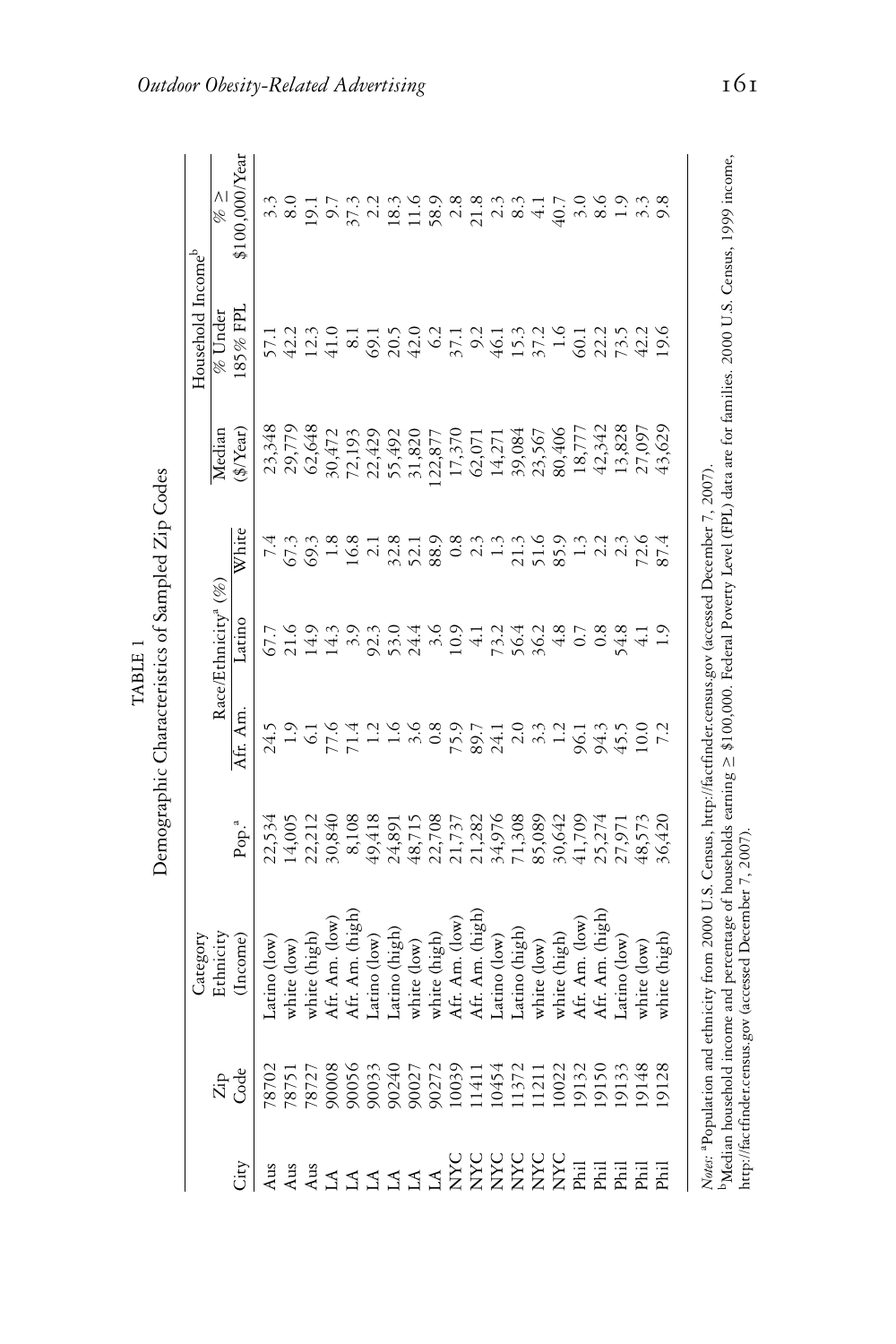zip code in Los Angeles (90033), with 69 percent of families earning below 185 percent of the federal poverty level (FPL) and a majority of individuals in every census tract living in families earning below this threshold. Poverty, however, is more clustered in the low-income white zip code (90027), in which 42 percent of families earn below 185 percent; fewer than half the census tracts have majorities living in families below this threshold; and 12 percent of households have annual earnings in excess of \$100,000 per year.

#### *Field Surveys*

Our research staff used GPS receivers and digital cameras to create a record of outdoor advertising images and locations in zip code areas that were selected to provide the contrasts of interest by ethnicity (predominantly African American, Latino, or white) and household income (relative median household income). We included commercial-grade outdoor advertisements visible from the street or sidewalk that conveyed thematic content through either words or pictures. The types of outdoor advertisements represented in the analysis were billboards, bus bench and shelter advertisements, sidewalk "sandwich" signs, murals painted on the sides of buildings, and some large store window posters (table 2).

We identified zip code area boundaries on maps using the U.S. Environmental Protection Agency's EnviroMapper website (http://www.epa.gov/enviro/html/em/index.html). Within these boundaries, we found the streets on which restaurants and grocery stores were located (i.e., streets with a high probability of having billboards) using Yahoo maps (http://maps.yahoo.com). Two research staff members trained in the data collection methodology were sent to each zip code area to conduct a comprehensive assessment of all outdoor advertising on selected streets of the zip code area meeting the inclusion criteria shown in table 2. Starting with streets identified as being likely locations of billboards, the research staff first surveyed all publicly accessible streets in the zip code area to identify outdoor ad locations and then collected data at each location that had one or more billboards. For each ad that met the weight-related lifestyle criteria shown in table 2, the researchers (1) completed a data log form recording the product/service name, ad category, size of the poster/billboard, photo number, and GPS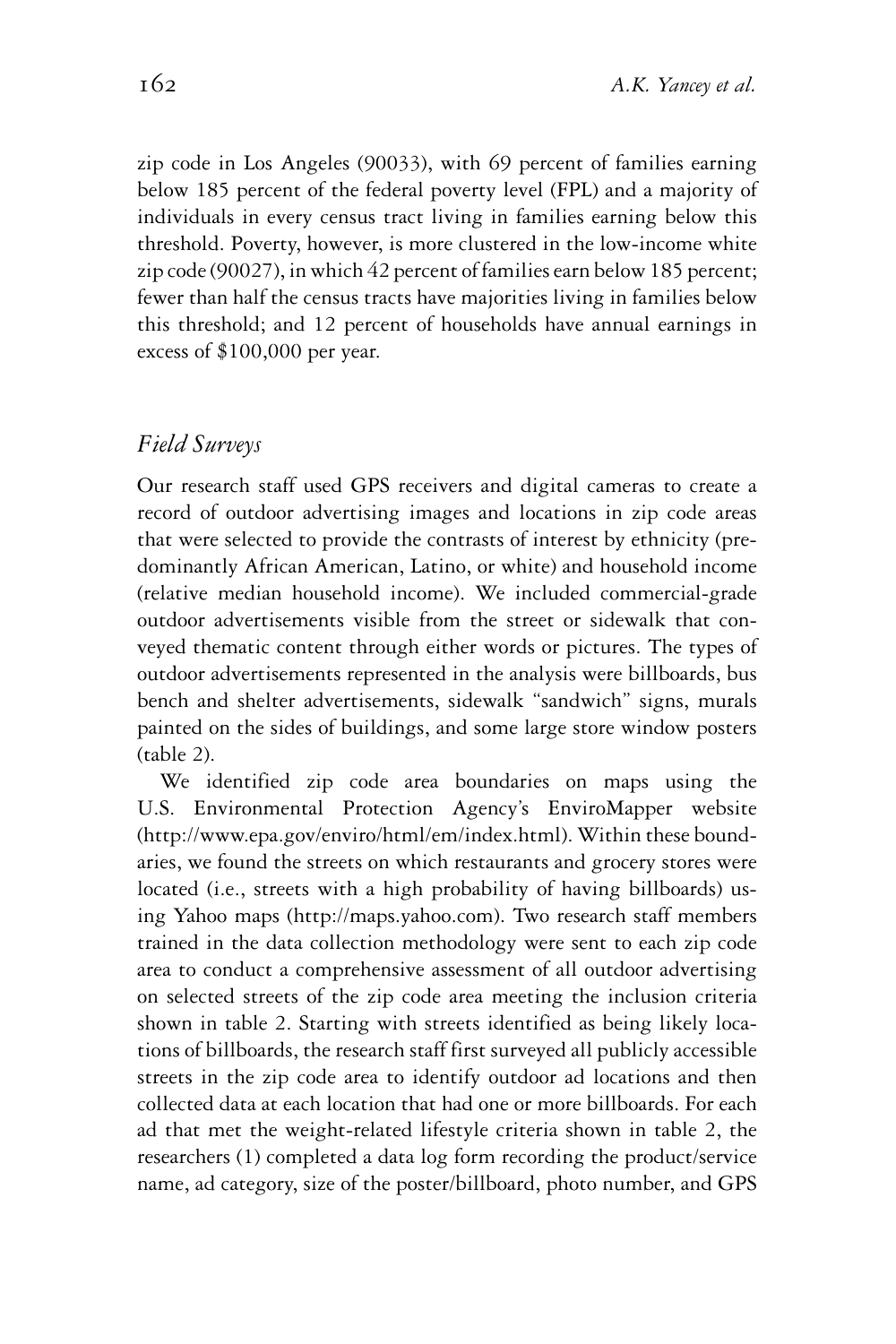#### TABLE 2 Inclusion Criteria

#### *Included as an outdoor advertisement*

Virtually all billboards, bus shelter ads, bus bench ads, some store window posters:

- 1. Advertisement for a product or service
- 2. Visible from publicly accessible street or sidewalk within the selected zip code
- 3. Minimum of  $8 \times 12$  inches commercial grade (i.e., not handwritten flyer)
- 4. Posted on paid commercial space
- 5. Not an advertisement for a product or service specific to the premises on which the ad was located
- 6. Not merely the name of the establishment
- 7. Not targeted exclusively to drivers on high-speed thoroughfares that passed through the selected zip code, e.g., interstate highways
- 8. Convey thematic content, through words, pictures, or both

*Weight-related lifestyle (full content and image recorded)*

Advertised content in one of the following categories:

- 1. Food
- 2. Nonalcoholic beverages
- 3. Alcoholic beverages
- 4. Physical activity
- 5. Sporting goods (not clothing)
- 6. Sporting goods (clothing)
- 7. Screen entertainment (i.e., movies, television, video games)
- 8. Other health-related topics (e.g., obesity prevention public service announcements)

"waypoint"; (2) took a digital photograph for each data log form entry; and (3) recorded the latitude and longitude (keyed to a "waypoint" on the GPS receiver).

For other outdoor advertising that met the general inclusion criteria but was not relevant to obesity, the investigators recorded only the location, name of the ad, and its size.

# *Data Entry and Coding*

We entered these ad descriptions, street addresses, and ad size information into a Microsoft Excel database, downloaded the GPS coordinates, and merged them into the data file software. Digital photographs were downloaded and linked to the data file by identification number.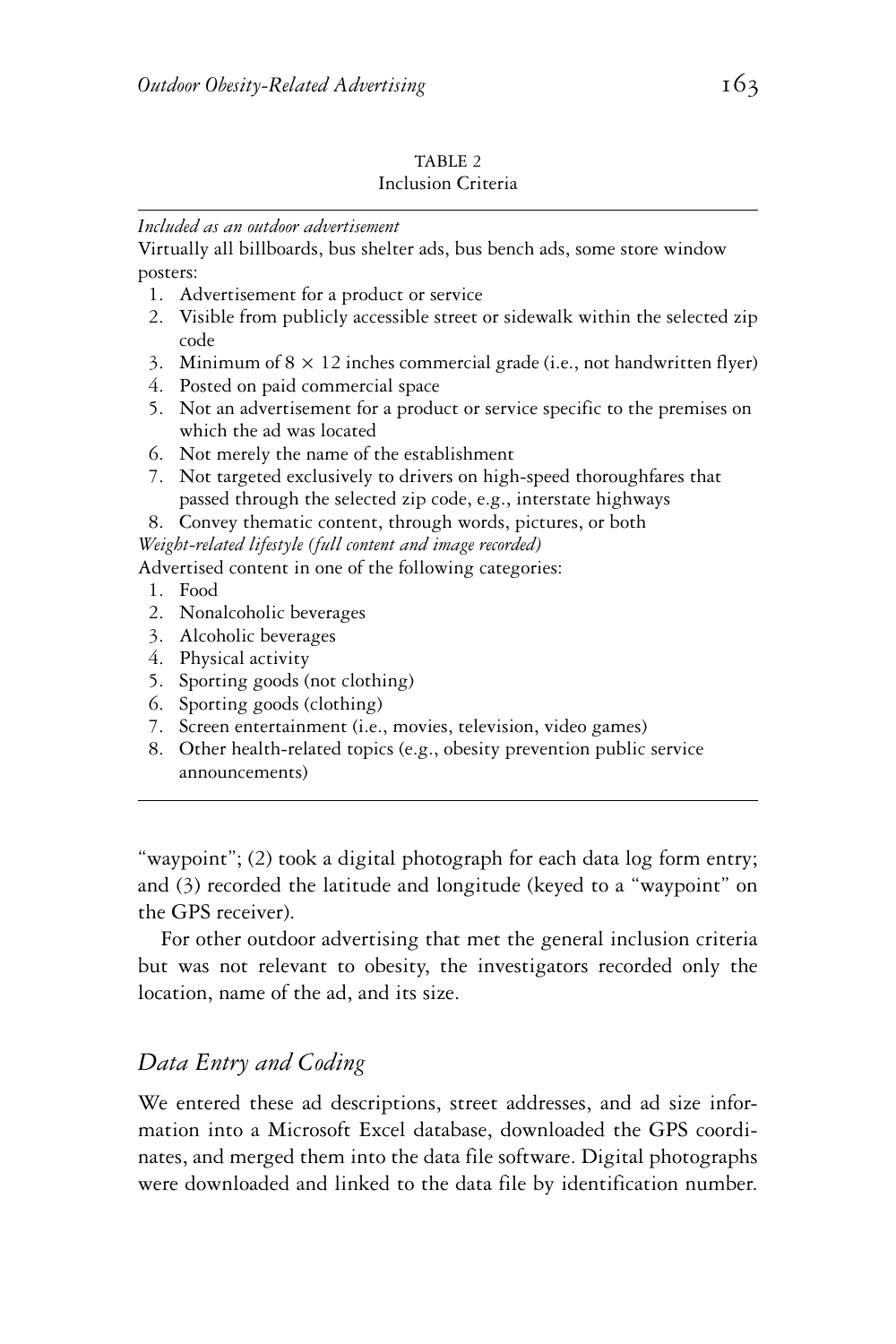Together with all the sites' research teams, we developed an abstraction form and pretested it with small samples of advertisements to assess interrater reliability. Student research assistants, trained in the content analysis of the ads, coded the type of product or service and the themes and populations targeted based on the photographs and entered this information into a Microsoft Access database. The principal content categories that we analyzed for this study included food (fast food, fruits and vegetables, and other), sugary beverages, alcohol, other beverages, tobacco, screen entertainment (movies, videos, computer games, television), automobiles, and physical activity (sports, walking, etc.). The content coding was based not only on the type of product or service being advertised but also on other visual or text information. For example, a fast-food ad that featured two young men playing soccer would have been coded as both "fast food" and "physical activity." The advertisements' gender and racial/ethnic and cultural cues or targeting also were coded but are not presented in this analysis. Two other research assistants each recoded 10 percent of the assessed ads to verify interrater reliability. None of the coders knew the zip code area in which the ads were located. A master database was created by merging the content coding information with the log data. Our coding strategies were similar to those reported in previous research on advertising (Taras and Gage 1995).

#### Analysis

# *Quantifying the Frequency and Coverage of Outdoor Advertising*

We used two different measures to assess outdoor ad coverage in the sampled zip code areas: number of ads and sheetspace. We compared these across areas of analysis (cities and zip code area groupings) for the totals, percentage of total advertising, and ad density of different types of ads (e.g., fast food, sugary beverage).

The simplest measure of outdoor advertising, number of ads, gives a gross estimate of the total amount of outdoor advertising in the sampled area, but this representation may be skewed by several factors. That is, a count of all outdoor advertising treats all types of ads in the same way, regardless of their size and location. For instance, a poster in a store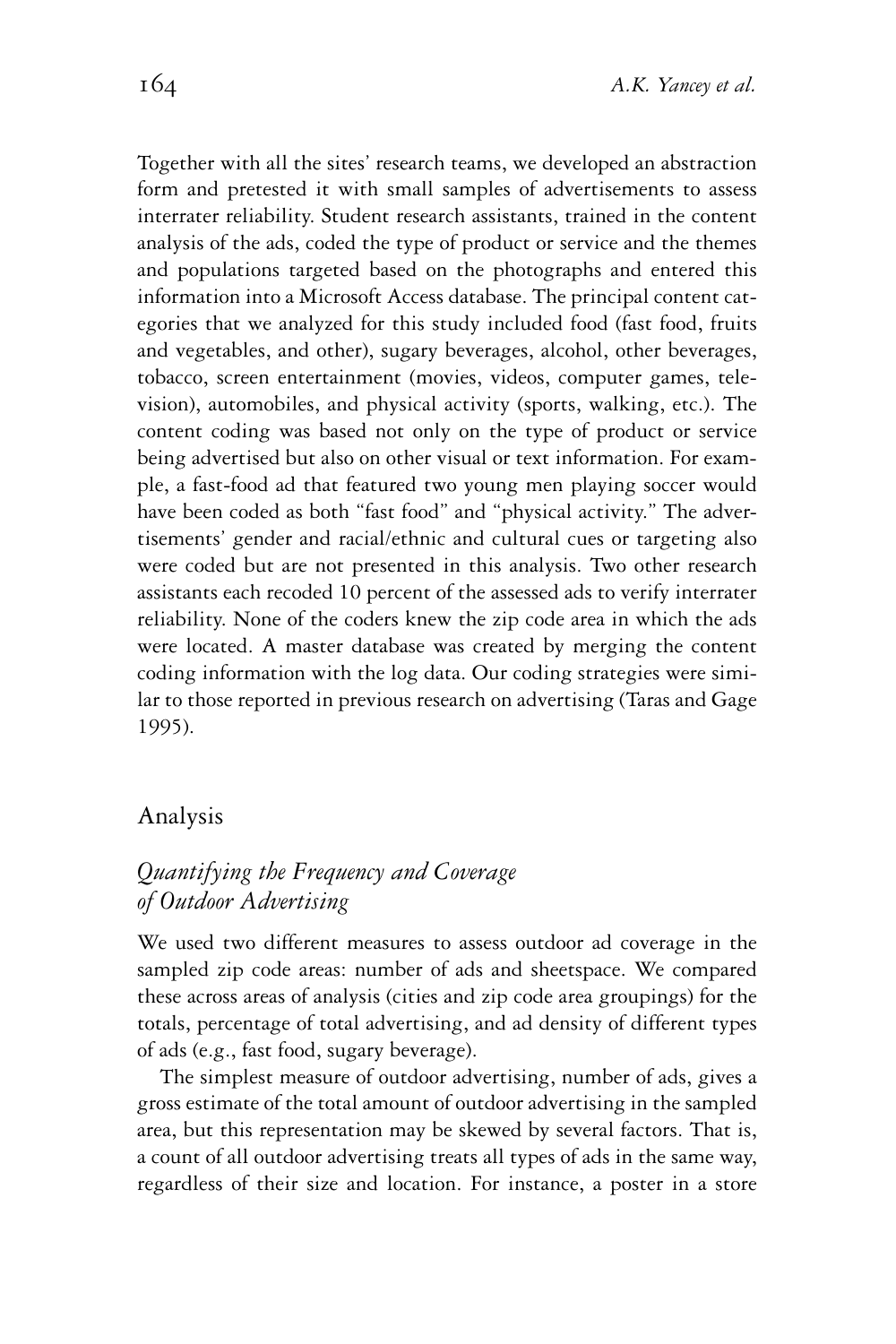window is treated in the same way as a large billboard. Advertisers, however, are willing to pay more for a large billboard than for a small window poster because they know that large billboards are likely to reach more people. But this value given to the size of the ad is ignored when the measure of density is simply the total number of ads.

Because the advertisements varied greatly in size, from large billboards measuring more than 600 square feet to storefront posters measuring 6 square feet, the researchers assessed the coverage of the neighborhood advertisements in terms of sheetspace. Sheets, a common measure of size in the advertising industry, are equivalent to about 9 square feet. A neighborhood's sheetspace of advertisements, then, is simply the sum of the number of sheets of all the advertisements in that neighborhood.

### *Comparison of Relative Distribution*

We used three different measures to estimate advertising density. Although the numerator of all three measures is sheetspace, their denominators differ: number of residents, number of employees, and land area (table 3). Each of these density measures has strengths and weaknesses. Because we were concerned with individuals' exposure to outdoor advertising, advertising space per capita (i.e., counts of residents from U.S. Census data) may have been an appropriate density measure in some circumstances, but often those areas with the most residents are zoned exclusively for residences. Consequently, these areas are unlikely to have outdoor advertising, which is usually found in commercial and retail areas. The number of residents also does not account for the number of people who travel through or work in an area and are exposed to outdoor ads.

Data on the number of employees working in an area are available from U.S. Department of Labor employment surveys. Besides accounting for individuals who are exposed to advertising during the workday, employee numbers also serve as a useful proxy for the area's commercial activity. Problems with employee data are the smaller, less stable numbers compared with population data, mistaken attribution of location (i.e., business addresses do not necessarily reflect where workers are actually located), discrepancies between the demographic characteristics of employees and those of residents (zip code areas were categorized by the residents' demographics, not the employees'), and questions of how to combine population and employee counts.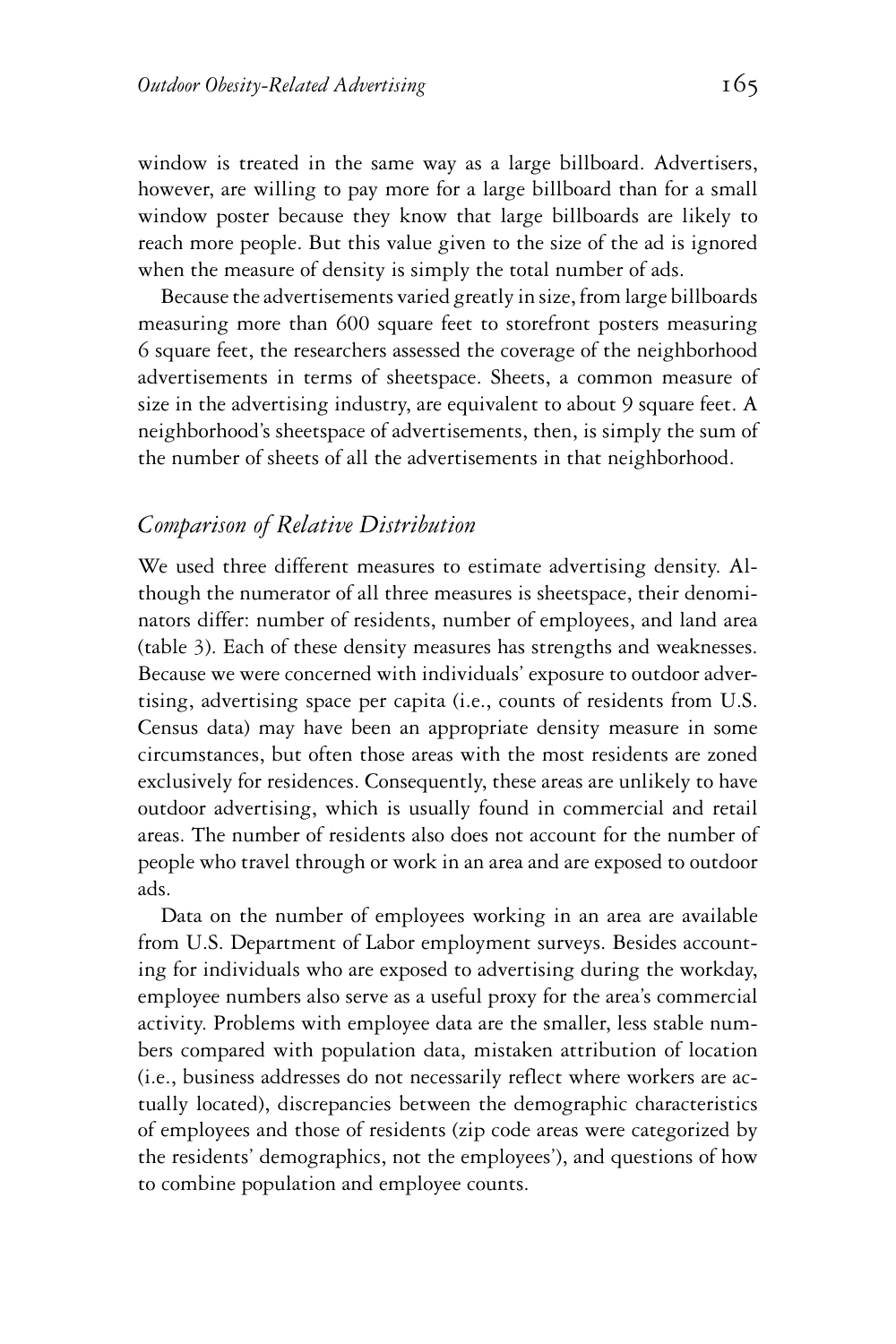|                  |                                          | Low Income            |                       |                       |                      | High Income           |                       |                       |
|------------------|------------------------------------------|-----------------------|-----------------------|-----------------------|----------------------|-----------------------|-----------------------|-----------------------|
|                  |                                          |                       | Population            |                       |                      |                       | Population            |                       |
| Ethnicity        | $\mathrm{City}\left(\mathrm{Zip}\right)$ | Resident <sup>a</sup> | Employee <sup>b</sup> | Area Mi. <sup>a</sup> | City(Zip)            | Resident <sup>a</sup> | Employee <sup>b</sup> | Area Mi. <sup>a</sup> |
| African American | Austin $(-)$                             |                       |                       |                       | Austin $(-)$         |                       |                       |                       |
|                  | (A) (90008)                              | 30,840                | 4,058                 |                       | LA(90056)            | 8,108                 | 2,369                 | $\frac{6}{1}$         |
|                  | NYC (10039)                              | 21,737                | 973                   |                       | NYC (11411)          | 21,282                | 964                   | $\overline{12}$       |
|                  | Phil (19132)                             | 41,709                | 4,360                 |                       | Phil (19150)         | 25,274                | 2,204                 | $\ddot{.}$            |
|                  | Total (3 zips)                           | 94,286                | 9,391                 |                       | Total (3 zips)       | 54,664                | 5,537                 |                       |
| Latino           | Austin (78702)                           | 22,534                | 8,081                 | 5.0                   | Austin $(-)$         |                       |                       |                       |
|                  | LA (90033)                               | 49,418                | 17,415                | $\overline{3}$ .1     | (A(90240)            | 24,891                | 5,187                 | 3.3                   |
|                  | NYC (10454)                              | 34,976                | 7,963                 | $\overline{1.0}$      | NYC(11372)           | 71,308                | 7,262                 | 0.7                   |
|                  | Phil (19133)                             | 27,971                | 3,275                 | $1.\overline{3}$      | Phil $(\rightarrow)$ |                       |                       |                       |
|                  | Total (4 zips)                           | 34,899                | 36,734                | 10.46                 | Total (2 zips)       | 96,199                | 12,449                | $\frac{0}{4}$         |
| White            | Austin (78751)                           | 14,005                | 8,440                 | 2.4                   | Austin (78727)       | 22,212                | 7,468                 | 5.7                   |
|                  | LA (90027)                               | 48,715                | 20,098                | 8.2                   | AA(90272)            | 22,708                | 5,003                 | 22.9                  |
|                  | NYC(11211)                               | 85,089                | 27,818                |                       | NYC (10022)          | 30,642                | 133,066               | 0.4                   |
|                  | Phil (19148)                             | 48,573                | 20,822                |                       | Phil (19128)         | 36,420                | 6,606                 | 0.7                   |
|                  | Total (4 zips)                           | .96,382               | 77,178                | 16.8                  | Total (4 zips)       | 11,982                | 152,143               | 38.2                  |

TABLE 3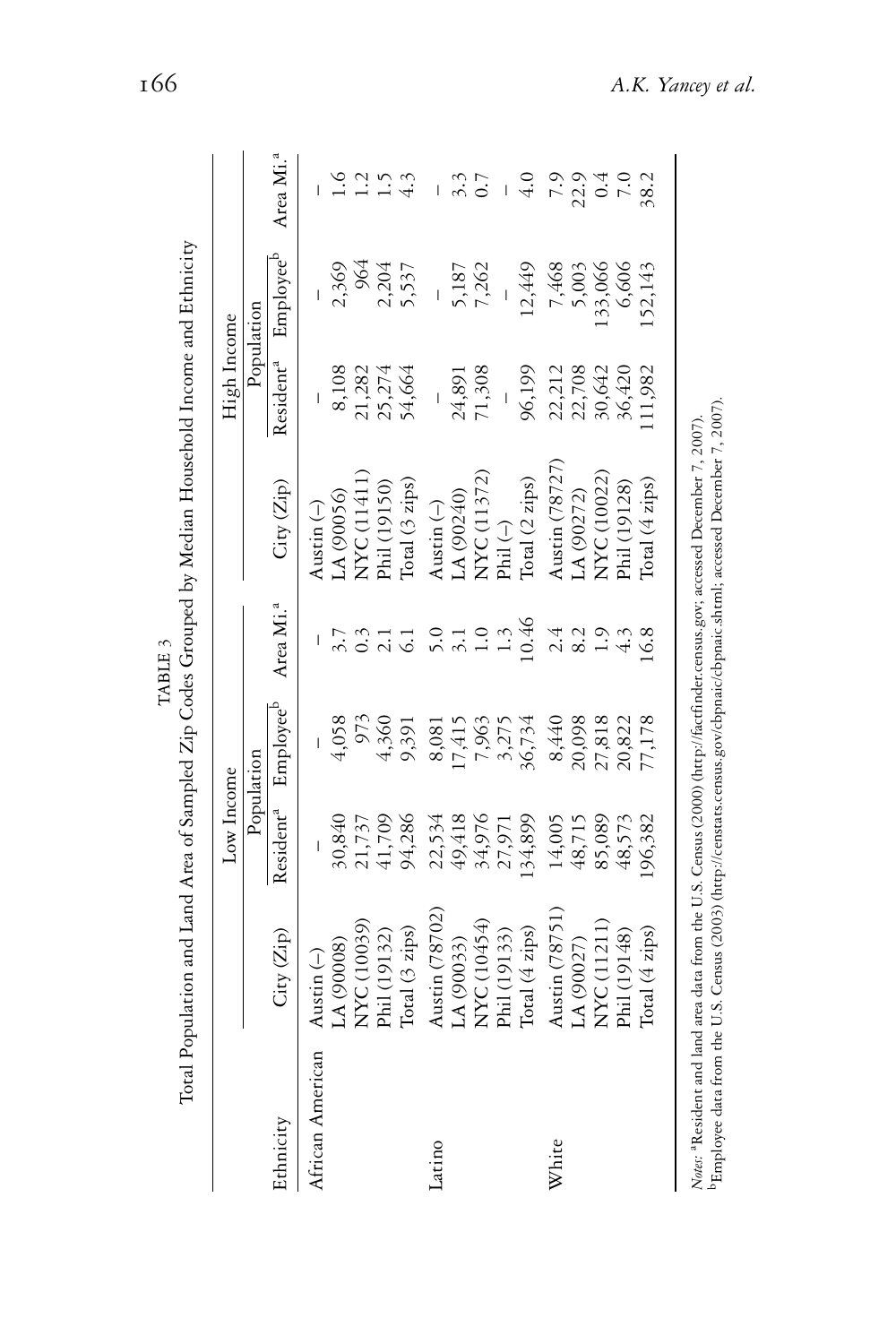Expressing density in terms of land area provides a good picture of the coverage of ads in a geographic area, but some of the zip code areas in our study had large swaths of uninhabited land without potential outdoor advertising space or exposure. Ad density per land area is particularly problematic for making comparisons across cities (or when intercity differences affect comparisons of interest), since patterns of development (and potential for outdoor advertising) between more suburban, automobile-centric cities and high-density, pedestrian-oriented cities are so different. An ideal denominator for measuring advertising density would be linear feet of streets through areas zoned retail or commercial (i.e., areas where outdoor advertising is typically located). Even more ideal would be including information about the height of office and residential buildings on streets as a proxy for representing the denominator of potential billboard consumers. Such data were not readily available, however, and estimating such data using zoning maps, GIS methods, and surveys of building dimensions was beyond the scope of this project.

#### Results

# *Differences by City in the Prevalence and Type of Outdoor Advertising*

We observed a number of notable differences in the types of advertising in the four cities (table 4). While Austin, New York, and Philadelphia had remarkably similar amounts of total outdoor advertising sheetspace (3,179, 3,501, and 3,031 sheets, respectively), Los Angeles had more than double the amount, 8,198 sheets of outdoor advertising in its sampled zip code areas. Although Austin and Philadelphia might be expected to have fewer ads, since they did not have all the combinations of ethnicity and income for a full complement of six zip code areas assessed per city (see Methods section), the total for Los Angeles did not include any ads from one of the zip code areas (high-income white), where we found virtually no outdoor advertising, probably because of zoning restrictions.

The average size of outdoor advertising in Austin (where its urban sprawl and low population density necessarily make its built environment more automobile oriented than those of the other cities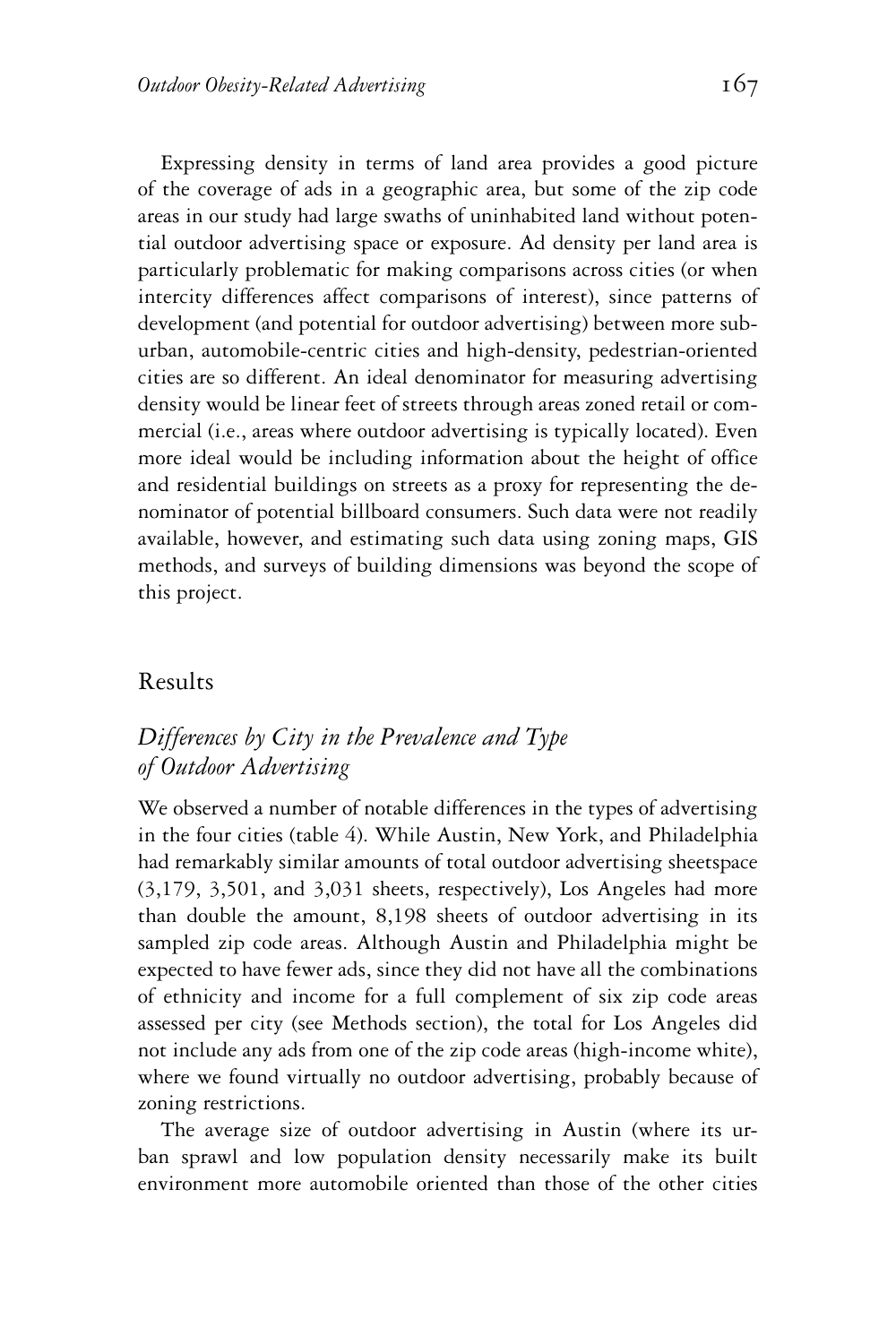|                   |                                                                                                                                                                                                                                  |                                                                                                                                                                                                                                                                                                                                                       |           |            |                                                                                                                                                                                                                                                                       | Outdoor Advertisements and Sheetspace by Ad Topic and City                                                    |                                                                                                                                                                                                                                                                           |                                                                                                                                                                                                                                                                      |                                                                                                                                                                                                                                                                             |
|-------------------|----------------------------------------------------------------------------------------------------------------------------------------------------------------------------------------------------------------------------------|-------------------------------------------------------------------------------------------------------------------------------------------------------------------------------------------------------------------------------------------------------------------------------------------------------------------------------------------------------|-----------|------------|-----------------------------------------------------------------------------------------------------------------------------------------------------------------------------------------------------------------------------------------------------------------------|---------------------------------------------------------------------------------------------------------------|---------------------------------------------------------------------------------------------------------------------------------------------------------------------------------------------------------------------------------------------------------------------------|----------------------------------------------------------------------------------------------------------------------------------------------------------------------------------------------------------------------------------------------------------------------|-----------------------------------------------------------------------------------------------------------------------------------------------------------------------------------------------------------------------------------------------------------------------------|
|                   |                                                                                                                                                                                                                                  |                                                                                                                                                                                                                                                                                                                                                       | Fast Fooc | Sugary Bev | Alcohol                                                                                                                                                                                                                                                               | Screen Ent                                                                                                    | Cars                                                                                                                                                                                                                                                                      | Other                                                                                                                                                                                                                                                                |                                                                                                                                                                                                                                                                             |
| ustin             |                                                                                                                                                                                                                                  | $rac{Food}{3}$<br>3.2%<br>90.3%                                                                                                                                                                                                                                                                                                                       |           |            |                                                                                                                                                                                                                                                                       |                                                                                                               |                                                                                                                                                                                                                                                                           |                                                                                                                                                                                                                                                                      |                                                                                                                                                                                                                                                                             |
| Los Angele        |                                                                                                                                                                                                                                  |                                                                                                                                                                                                                                                                                                                                                       |           |            |                                                                                                                                                                                                                                                                       |                                                                                                               |                                                                                                                                                                                                                                                                           |                                                                                                                                                                                                                                                                      |                                                                                                                                                                                                                                                                             |
| ${\rm New\ York}$ |                                                                                                                                                                                                                                  |                                                                                                                                                                                                                                                                                                                                                       |           |            |                                                                                                                                                                                                                                                                       |                                                                                                               |                                                                                                                                                                                                                                                                           |                                                                                                                                                                                                                                                                      |                                                                                                                                                                                                                                                                             |
| Philadelph        | ad count<br>ads and set of a data set of a data set of a data set of a data set of a data set of a data set of a data set of a data set of a data set of a data set of a data set of a data set of a data set of a data set of a | $\begin{array}{r} 83\\ 10.2\%\\ 644\\ 7\cdot 9\%\\ 83\\ 12.8\%\\ 9\cdot 5\%\\ 1\cdot 31\\ 1\cdot 4\cdot 1\%\\ 1\cdot 4\cdot 1\%\\ 1\cdot 3\cdot 2\%\\ 1\cdot 3\cdot 3\%\\ 1\cdot 3\cdot 2\%\\ 1\cdot 3\cdot 3\cdot 2\%\\ 1\cdot 3\cdot 2\cdot 3\%\\ 1\cdot 3\cdot 3\cdot 2\cdot 3\%\\ 1\cdot 3\cdot 3\cdot 2\cdot 3\%\\ 1\cdot 3\cdot 3\cdot 2\cdot $ |           |            | $\begin{array}{cccc} 11.888\\ 13.888\\ 23.588\\ 24.82\\ 25.88\\ 26.82\\ 27.81\\ 28.88\\ 27.82\\ 28.88\\ 29.1\%\\ 20.00\\ 24.4\%\\ 25.5\%\\ 27.3\%\\ 28.5\%\\ 27.3\%\\ 28.5\%\\ 29.1\%\\ 21.3\%\\ 23.3\%\\ 24.4\%\\ 25.3\%\\ 27.3\%\\ 28.3\%\\ 29.1\%\\ 21.3\%\\ 22.3$ | 7,5%<br>300 9.4%<br>1,745 20.6%<br>1,745 71.3%<br>10.4%<br>10.6%<br>10.6%<br>11.8%<br>14.4%<br>2,570<br>2,570 | $\begin{array}{cccccc} 1 & 1.1\% & 0.9\% & 0.9\% & 0.9\% & 0.9\% & 0.9\% & 0.9\% & 0.4\% & 0.1\% & 0.3\% & 0.4\% & 0.3\% & 0.3\% & 0.3\% & 0.3\% & 0.3\% & 0.3\% & 0.3\% & 0.3\% & 0.3\% & 0.3\% & 0.3\% & 0.3\% & 0.3\% & 0.3\% & 0.3\% & 0.3\% & 0.3\% & 0.3\% & 0.3\%$ | $\begin{array}{r} 68\\ 73.1\%\\ 73.1\%\\ 741\\ 70.5\%\\ 3,767\\ 942\\ 941\\ 942\\ 7,1\%\\ 7,1\%\\ 8,6\%\\ 7,1\%\\ 944\\ 1,21\%\\ 64.1\%\\ 1,27\)\\ 96.4\%\\ 1,23\%\\ 1,27\)\\ 50.102\\ 2,64\%\\ 50.4\%\\ 50.4\%\\ 50.4\%\\ 50.4\%\\ 50.4\%\\ 50.4\%\\ 50.4\%\\ 50.4$ | $\begin{tabular}{c c} Total & Total & 93 & 100.0\% & 100.0\% & 100.0\% & 100.0\% & 100.0\% & 100.0\% & 100.0\% & 100.0\% & 100.0\% & 100.0\% & 100.0\% & 100.0\% & 100.0\% & 100.0\% & 100.0\% & 100.0\% & 100.0\% & 100.0\% & 100.0\% & 100.0\% & 100.0\% & 100.0\% & 100$ |
| All cities        |                                                                                                                                                                                                                                  |                                                                                                                                                                                                                                                                                                                                                       |           |            |                                                                                                                                                                                                                                                                       |                                                                                                               |                                                                                                                                                                                                                                                                           |                                                                                                                                                                                                                                                                      |                                                                                                                                                                                                                                                                             |

TABLE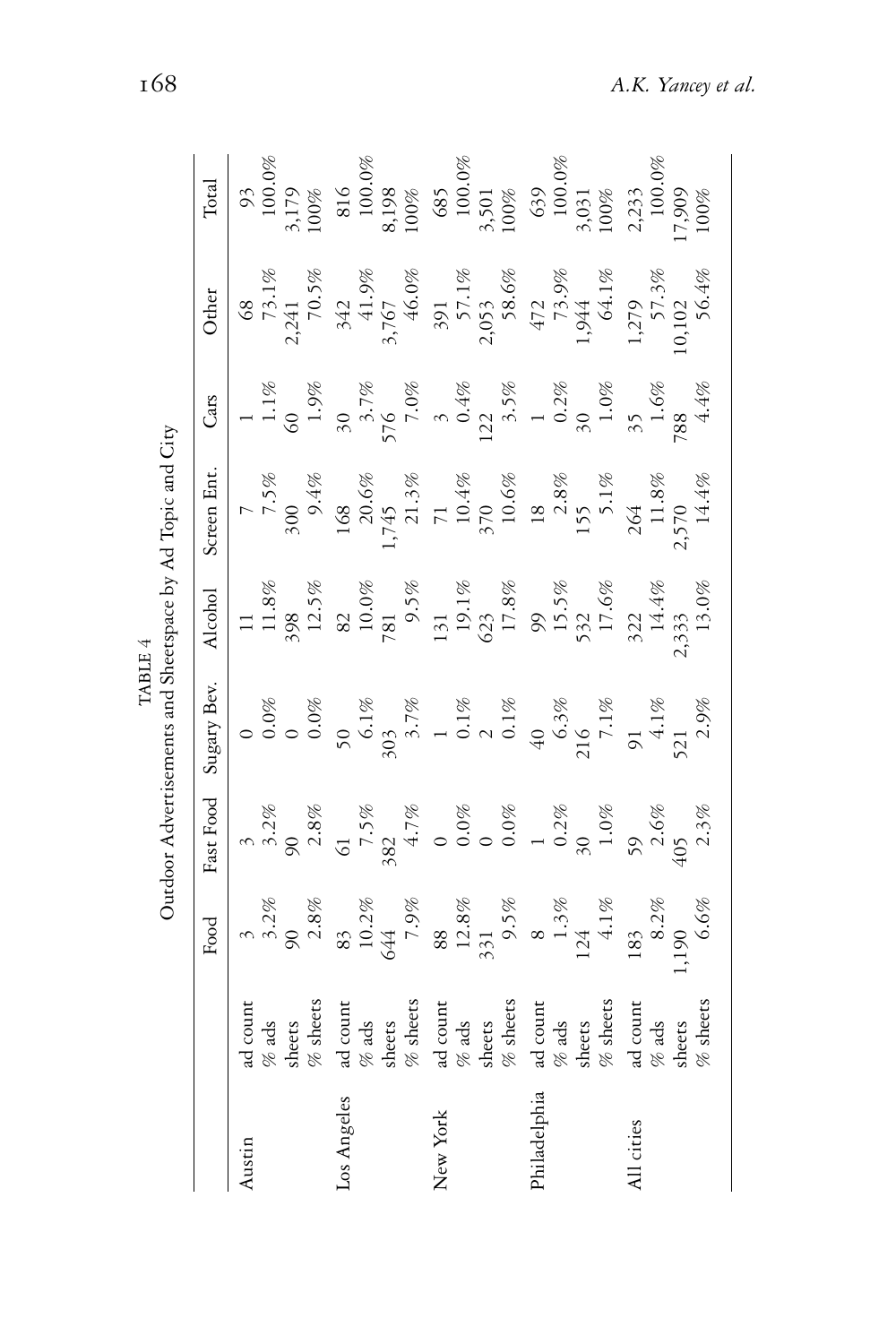in this study) was 34 sheets per ad (about  $12 \times 25$  feet), compared with 10 sheets per ad in Los Angeles and about 5 sheets per ad in New York and Philadelphia (about  $6 \times 8$  feet). These size differences explain why the total sheetspace in Austin was similar to that in New York and Philadelphia, despite having relatively few ads (93) compared with 685 in New York and 639 in Philadelphia.

Advertising content also varied considerably in these cities. Although alcohol ads comprised at least 10 percent of all outdoor advertising in each city, they were particularly prevalent in New York and Philadelphia, accounting for about 17 percent of sheetspace in both cities. Sugary beverage ads made up about 4 percent of the sheetspace in Los Angeles and 7 percent of the sheetspace in Philadelphia, but they were absent from the sampled zip code areas in Austin and in New York, where we found only one such ad. The sampled zip code areas in New York also did not have any fast-food ads, but such ads constituted 4.7 percent of the sheetspace in Los Angeles and 2.8 percent of the sheetspace in Austin. Perhaps fulfilling the stereotypical view of Los Angeles as home to Hollywood and an autocentric culture, advertising for cars and screen entertainment (e.g., movies and video games) was much higher in Los Angeles than in the other cities, comprising 7 percent and 21 percent, respectively, of advertising sheetspace. This was two to seven times higher than the level in any other city.

## *Differences by Zip Code Demographics*

*Prevalence and Density (All Types of Ads).* We found large variations in the amount, type, and value of advertising in the twenty zip code areas we surveyed in the four cities. First, substantial differences were based on zip code income categories. Table 5 (All Ads) shows that low-income zip code areas in aggregate had twice as many ads as did high-income zip code areas (1,481 versus 782 ads) and three times more advertising sheetspace (13,363 versus 4,546 sheets). Depending on the measure used, the density of outdoor advertising was approximately two to four times higher in low-income zip code areas as a whole compared with high-income zip code areas. While the amount of outdoor advertising, measured in terms of the number of ads and sheetspace, varied little among zip code areas aggregated by ethnicity, the density of advertising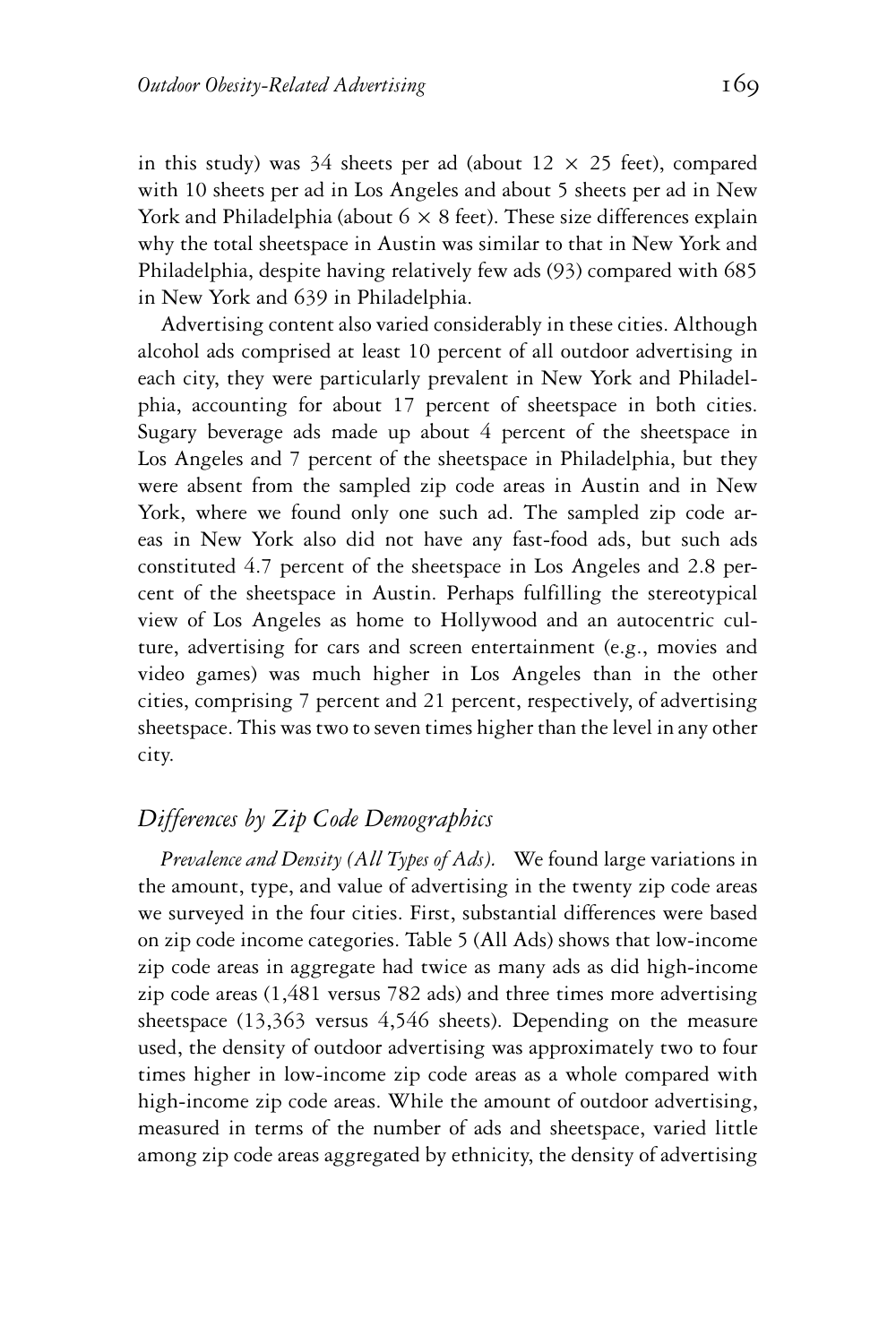| All Ads                           |              |                 |                       |                        |                    |
|-----------------------------------|--------------|-----------------|-----------------------|------------------------|--------------------|
|                                   |              |                 |                       | Density                |                    |
|                                   | Count        | Sheets          | Sheets/<br>1,000 Pop. | Sheets/<br>$100$ Empl. | Sheets/<br>Sq. Mi. |
| Afr. Am. low                      | 406          | 3,105           | 32.93                 | 33.06                  | 509.85             |
| Afr. Am. high                     | 227          | 2,050           | 37.50                 | 37.02                  | 476.74             |
| Latino low                        | 532          | 5,789           | 42.91                 | 15.76                  | 553.44             |
| Latino high                       | 208          | 882             | 9.17                  | 7.08                   | 218.86             |
| White low                         | 543          | 4,469           | 22.76                 | 5.79                   | 266.01             |
| White high                        | 317          | 1,614           | 14.41                 | 1.06                   | 42.23              |
| All low income<br>All high income | 1,481<br>752 | 13,363<br>4,546 | 31.40<br>17.30        | 10.84<br>2.67          | 400.69<br>97.66    |
| All Afr. Am.<br>All Latino        | 633<br>740   | 5,155<br>6,671  | 34.61<br>28.87        | 34.53<br>13.56         | 496.15<br>460.39   |
| All white                         | 860          | 6,083           | 19.73                 | 2.65                   | 110.56             |

TABLE 5 Number, Sheets, and Density of Outdoor Advertisements by Type of Ad and Demographic Category of Sampled Zip Code

Ads for High-Calorie/Low-Nutrient Products (e.g., fast food, sugary beverages, alcohol)

|                 |       |        |                       | Density                |                    |
|-----------------|-------|--------|-----------------------|------------------------|--------------------|
|                 | Count | Sheets | Sheets/<br>1,000 Pop. | Sheets/<br>$100$ Empl. | Sheets/<br>Sq. Mi. |
| Afr. Am. low    | 94    | 720    | 7.64                  | 7.67                   | 118.23             |
| Afr. Am. high   | 24    | 154    | 2.82                  | 2.78                   | 35.81              |
| Latino low      | 170   | 1,490  | 11.05                 | 4.06                   | 142.45             |
| Latino high     | 73    | 300    | 3.12                  | 2.41                   | 74.44              |
| White low       | 61    | 555    | 2.83                  | 0.72                   | 33.04              |
| White high      | 57    | 138    | 1.23                  | 0.09                   | 3.61               |
| All low income  | 325   | 2,765  | 6.50                  | 2.24                   | 82.91              |
| All high income | 154   | 592    | 2.25                  | 0.35                   | 12.72              |
| All Afr. Am.    | 118   | 874    | 5.87                  | 5.85                   | 84.12              |
| All Latino      | 243   | 1,790  | 7.75                  | 3.64                   | 123.53             |
| All white       | 118   | 693    | 2.25                  | 0.30                   | 12.60              |

*(Continued)*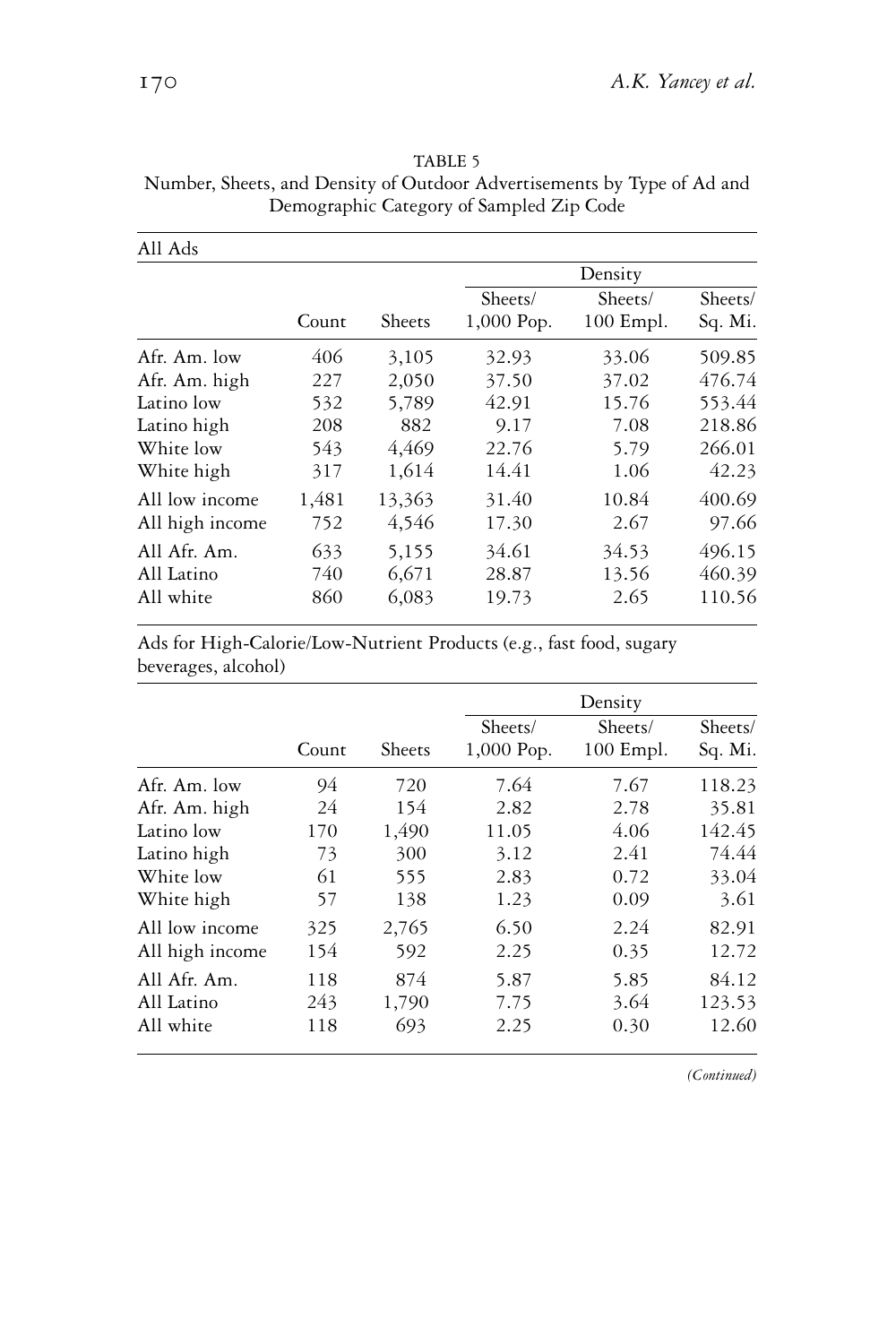| automobiles)    |       |        |            |             |         |
|-----------------|-------|--------|------------|-------------|---------|
|                 |       |        |            | Density     |         |
|                 |       |        | Sheets/    | Sheets/     | Sheets/ |
|                 | Count | Sheets | 1,000 Pop. | $100$ Empl. | Sq. Mi. |
| Afr. Am. low    | 21    | 373    | 3.96       | 3.97        | 61.25   |
| Afr. Am. high   | 13    | 139    | 2.54       | 2.51        | 32.33   |
| Latino low      | 89    | 1,260  | 9.34       | 3.43        | 120.46  |
| Latino high     | 7     | 14     | 0.15       | 0.11        | 3.47    |
| White low       | 124   | 1,340  | 6.82       | 1.74        | 79.76   |
| White high      | 45    | 232    | 2.07       | 0.15        | 6.07    |
| All low income  | 234   | 2,973  | 6.99       | 2.41        | 89.15   |
| All high income | 65    | 385    | 1.46       | 0.23        | 8.27    |
| All Afr. Am.    | 34    | 512    | 3.44       | 3.43        | 49.28   |
| All Latino      | 96    | 1,274  | 5.51       | 2.59        | 87.92   |
| All white       | 169   | 1,572  | 5.10       | 0.69        | 28.57   |

TABLE 5—*Continued*

Ads Related to Sedentary Behaviors (e.g., video games, television, automobiles)

#### Ads Featuring Physical Activity

|                 |       |        |            | Density     |         |
|-----------------|-------|--------|------------|-------------|---------|
|                 |       |        | Sheets/    | Sheets/     | Sheets/ |
|                 | Count | Sheets | 1,000 Pop. | $100$ Empl. | Sq. Mi. |
| Afr. Am. low    | 5     | 40     | 0.42       | 0.43        | 6.57    |
| Afr. Am. high   | 3     | 10     | 0.18       | 0.18        | 2.33    |
| Latino low      | 12    | 80     | 0.59       | 0.22        | 7.65    |
| Latino high     | 1     | 2      | 0.02       | 0.02        | 0.50    |
| White low       | 3     | 18     | 0.09       | 0.02        | 1.07    |
| White high      | 14    | 85     | 0.76       | 0.06        | 2.22    |
| All low income  | 20    | 138    | 0.32       | 0.11        | 4.14    |
| All high income | 18    | 97     | 0.37       | 0.06        | 2.08    |
| All Afr. Am.    | 8     | 50     | 0.34       | 0.33        | 4.81    |
| All Latino      | 13    | 82     | 0.35       | 0.17        | 5.66    |
| All white       | 17    | 103    | 0.33       | 0.04        | 1.87    |

varied by zip code area ethnicity, with African American zip code areas having the highest advertising densities, Latino zip code areas having slightly lower densities, and white zip code areas having the lowest, for all three of the density measures used: sheets per 1,000 residents, sheets per 100 employees, and sheets per square mile.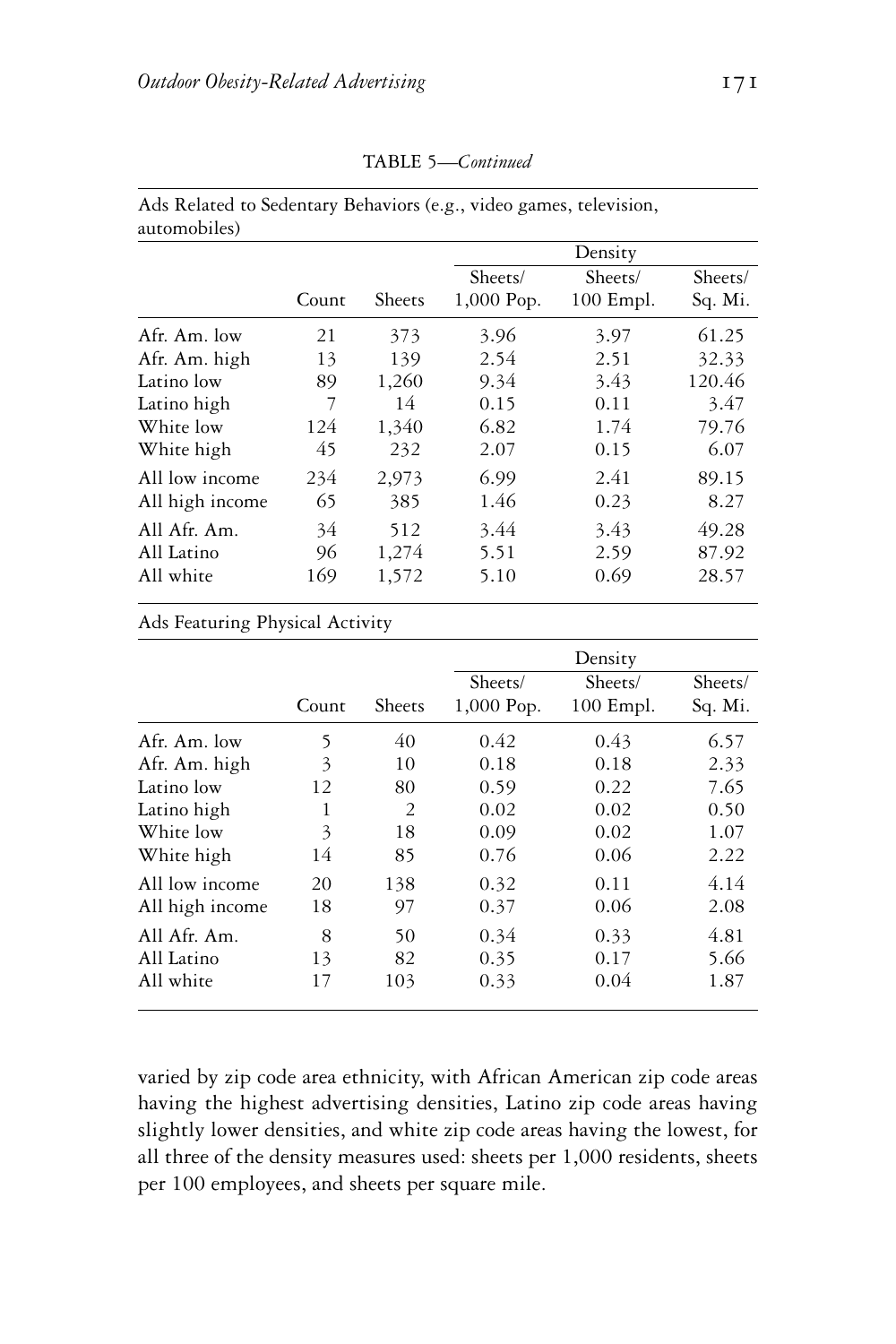Prevalence patterns appeared somewhat mixed when comparing zip code areas categorized by both income and ethnicity. Low-income white zip code areas had the largest number of ads (543), slightly more than low-income Latinos (532). Low-income Latino neighborhoods had the most sheetspace (5,789 sheets), the highest density of sheetspace per resident (43 sheets/1,000 residents), and the highest density per area (553 sheets/square mile). High- and low-income African American neighborhoods had the highest density per employee (37 and 33 sheets/100 employees, respectively). Since the number of employees is a proxy for commercial activity, this may be due in large part to relatively little commercial activity in African American zip code areas. The lowest density of advertising in terms of sheets per employee and area was found in the high-income white neighborhoods. These low densities reflect both small numerators (e.g., an almost total absence of outdoor advertising in the high-income white zip code in Los Angeles) and large denominators (e.g., large numbers of employees working in the high-income white zip code in New York and large land areas, as in the high-income zip code area in Los Angeles, which encompasses large tracts of undeveloped land).

*Advertising Devoted to High-Calorie/Low-Nutrient Products.* Lowincome Latino zip code areas had the highest prevalence of advertisements featuring high-calorie/low-nutrient products, which included ads for fast foods, alcoholic beverages, and sugary beverages like sodas and sweetened juices (table 5, Ads for High-Calorie/Low-Nutrient Products, and figure 1). The amount of such advertising is relatively high, even when considering that low-income Latino zip code areas had a greater total amount of outdoor advertising space than did other zip code areas. Indeed, the low-income Latino zip code areas had three times more total advertising space than the high-income white zip code areas, but the amount of sheetspace devoted to high-calorie/low-nutrient products was nine times higher (see table 5). The densities of such ads were correspondingly higher in the low-income Latino zip code areas with eleven sheets per 1,000 residents, compared to one sheet per 1,000 residents in the high-income white neighborhoods.

*Advertising Related to Sedentary Behaviors.* Included in the ads related to sedentary behaviors were those for screen entertainment (e.g., movies, television shows, and video games) and automobiles (table 5, Ads Related to Sedentary Behaviors). Generally such ads were most common in the low-income Latino and low-income white neighborhoods (1,260 and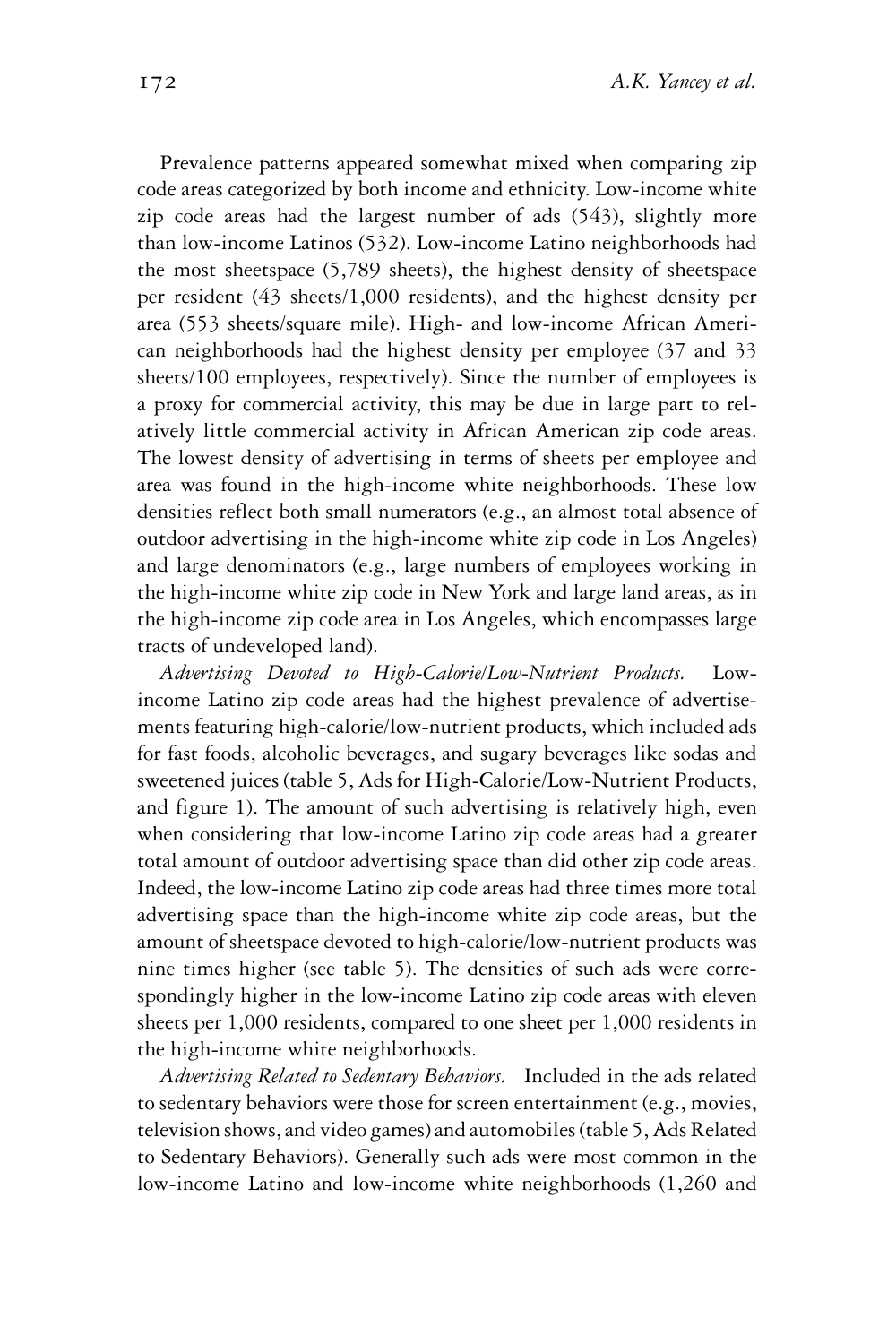

*Note:* Products categorized as high-calorie/low-nutrient include fast food, sugary beverages, and alcohol.

figure 1. Aggregate Sheetspace with High-Calorie/Low-Nutrient Product Advertisements by Percentage of Sheetspace in the Specified Area and by Zip Code Demographic Category: Austin, Los Angeles, New York, and Philadelphia

1,340 sheets, respectively). Given that such ads were far more common in Los Angeles than in other cities, the patterns of such advertising in Los Angeles can be seen as driving most of the differences among demographic groups in the prevalence and density of such ads. Although there were some modest differences among the aggregated ethnicity categories in the amount and density of sedentary behavior–related ads, the sharpest contrasts were by income, with the densities of such ads being five to eleven times higher in low-income zip code areas than in high-income zip code areas.

*Advertising Featuring Physical Activity.* In all zip codes, advertisements featuring physical activity made up less than 5 percent of all outdoor advertising sheetspace (table 5, Ads Featuring Physical Activity). Included in this category were not just ads promoting physical activity (e.g., gym memberships) but also ads in which physical activity was used as a theme to sell a product, such as soccer players shown in a beer ad and soft drink ads showing children playing. The total sheetspace of ads featuring physical activity was highest in high-income white zip code areas (85 sheets), with low-income Latino zip code areas following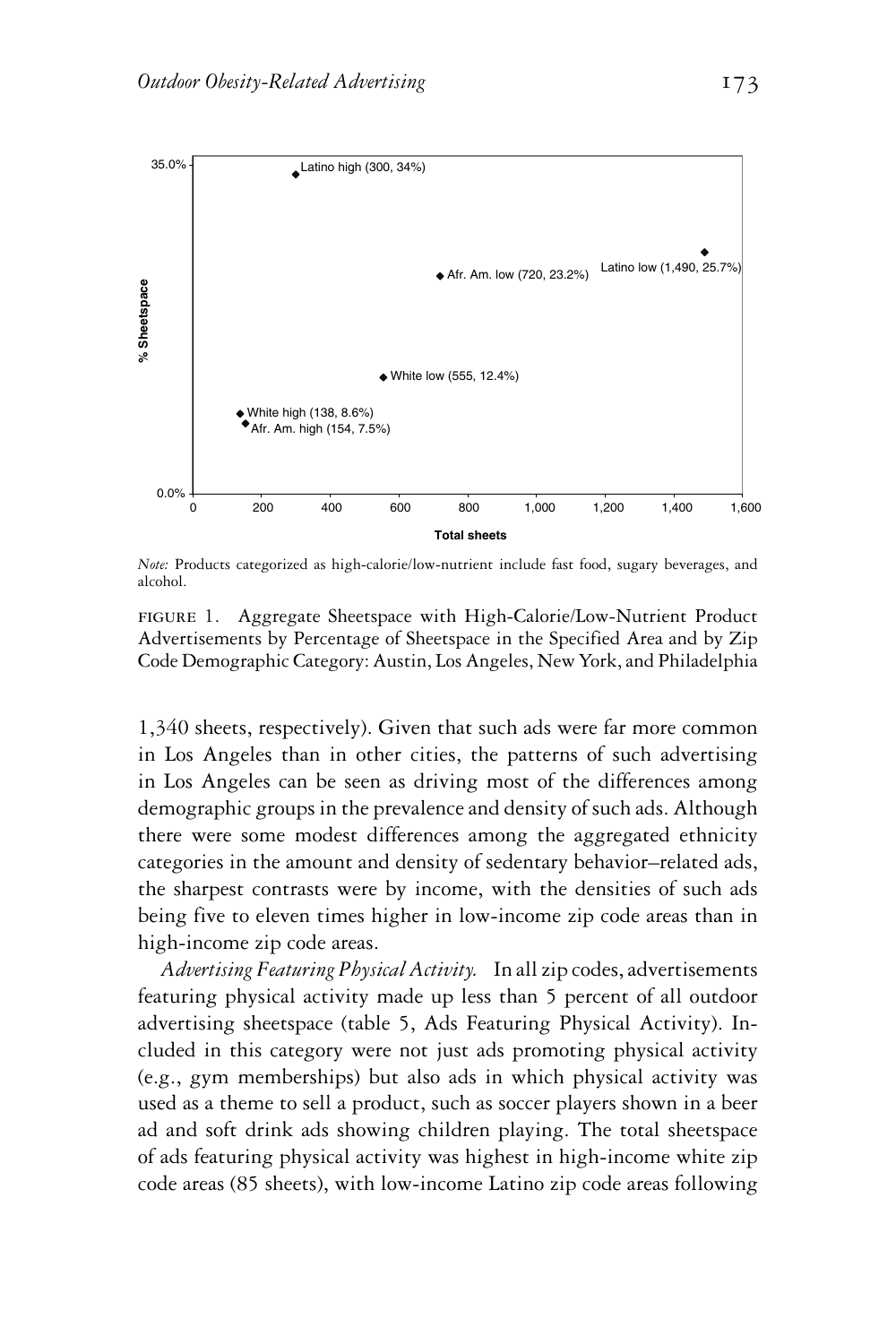closely with 80 sheets. Overall, high-income white zip code areas had 36 percent of physical activity ad sheets but only 4 percent of total advertising sheetspace.

*Advertising Featuring Fresh Fruits and Vegetables.* Unprocessed fruits or vegetables were rarely featured in outdoor advertisements in the zip code areas that we observed. Only one ad specifically promoted a fresh fruit, an ad for avocados sponsored by the California Avocado Commission. In other cases, the fresh fruits and vegetables may have been used symbolically. Salads were pictured in eight fast-food advertisements seen in various zip code areas in Los Angeles, and fresh fruits and vegetables were shown in ads for a grocery delivery service in New York City (all in the high-income white zip code).

## Discussion

#### *Summary*

Living in an upper-income neighborhood, regardless of the residents' predominant ethnicity, is generally protective against exposure to most types of obesity-promoting outdoor advertising (food, fast-food, sugary beverage, sedentary entertainment, and transportation ads). Food advertising coverage was greatest in low-income Latino neighborhoods, and fast-food advertisement coverage differed by neighborhood income but not ethnicity. The most ads for sugary beverages were found in lowincome African American neighborhoods. Even though there was less advertising coverage in upper-income than in low-income African American neighborhoods, it was similar to the coverage levels in low-income white and Latino neighborhoods. There was a paucity of advertising of fruits and vegetables and physical activity in all neighborhoods.

#### *Limitations*

Our findings must be interpreted in the context of historical covenants, with fewer ads traditionally found in unincorporated areas of Los Angeles County and moratoria on new billboards in the cities of Los Angeles and Austin. In addition, we did not intend the few zip code areas that we sampled to be representative of all sociodemographically similar areas within the cities or across different cities or communities. A more nuanced understanding of the role of income, immigration status, and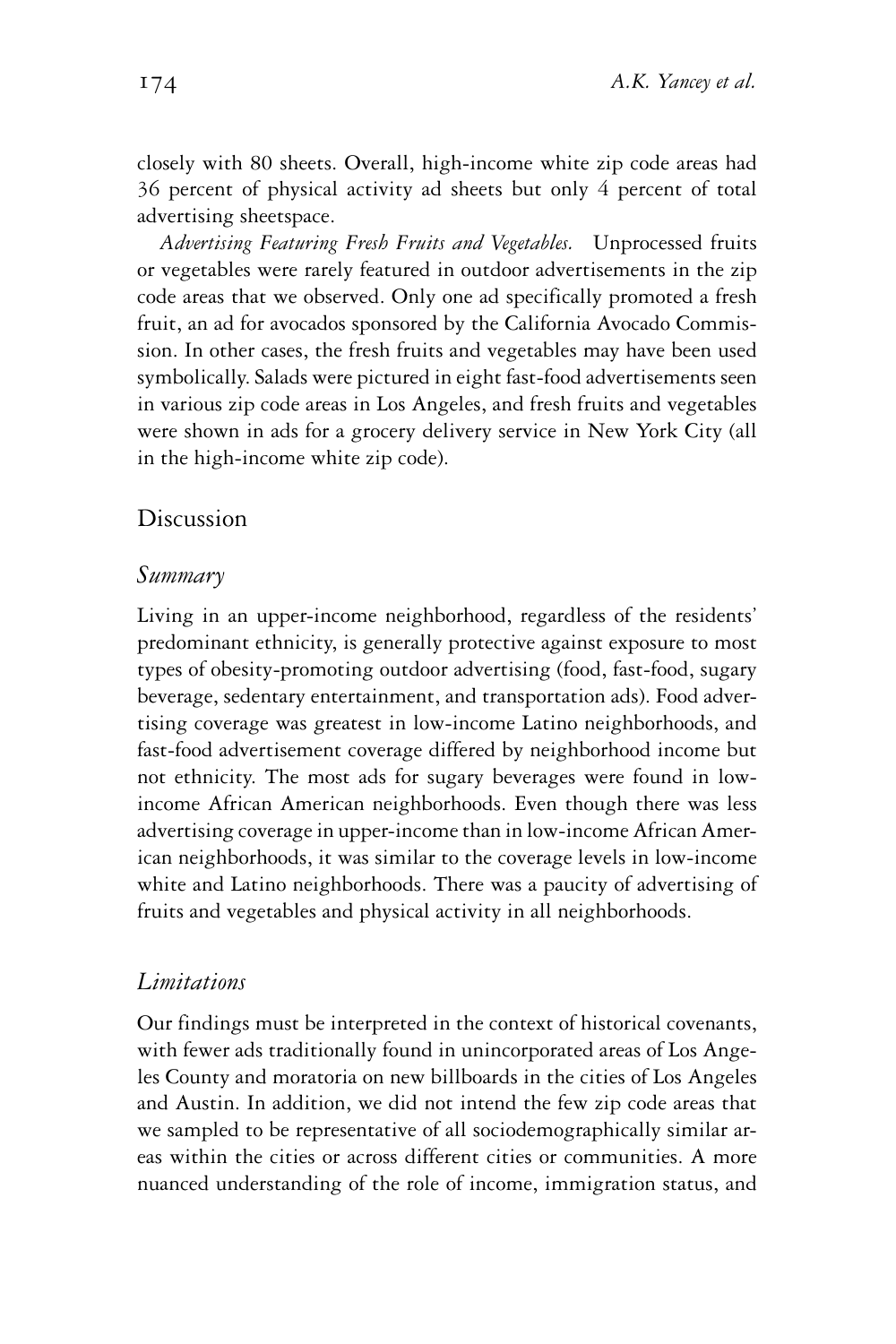ethnic heritage characterizing different zip codes would require the application of study methods to many more zip codes than we considered here. Generalizations about nonbillboard ads must be conditioned by the fact that they were evaluated only on those streets that had billboards. With respect to the coding procedures used in this study, we acknowledge that although what constitutes "fast food" is not clear, the restaurant brands we coded as "fast food" also have been identified by others as "fast food" (Burdette and Whitaker 2004). Despite this imprecision in coding, the relationship between exposure to fast-food restaurants or fast-food advertising and obesity risk appears to be consistent (Burdette and Whitaker 2004; Emery et al. 2007). Although we did not design our study to reconfirm the relationship between ethnicity and obesity risk, the causal chain between exposure to fast-food advertising and obesity risk would have been stronger if the prevalence of obesity in the average neighborhood had been available to include in the analyses.

#### *Policy Implications*

The potential implications of our study for policy advocacy at the local and state levels are substantive. As we noted earlier, however, the scientific literature linking specific elements of the sociocultural environment to obesity-related outcomes is at a very early stage. Consequently, we discuss the policy implications in light of the potential commercial advertising influences on such intervening exposure variables as product demand and subsequent supply, local norms, and consumer risk or protective behaviors, and not directly on obesity rates.

Policy and legal intervention to prevent and control obesity is an active and burgeoning area of investigation (Alderman et al. 2007; Ashe et al. 2007; Gostin 2007; Kersh and Morone 2002; Schwartz and Brownell 2007; Spengler, Young, and Linton 2007). At least two categories of potential policy intervention are relevant to our findings: (1) ad-targeted intervention (e.g., policies that directly target advertising) and (2) effect-targeted intervention (e.g., policies that counteract the *effect* of advertising). Generally speaking, effect-targeted policies are on a sounder legal footing than ad-targeted policies are (Ashe et al. 2007).

Because advertising is a form of commercial speech that receives limited First Amendment protections, public policy approaches to reduce outdoor advertising directly—ad-targeted policies—are limited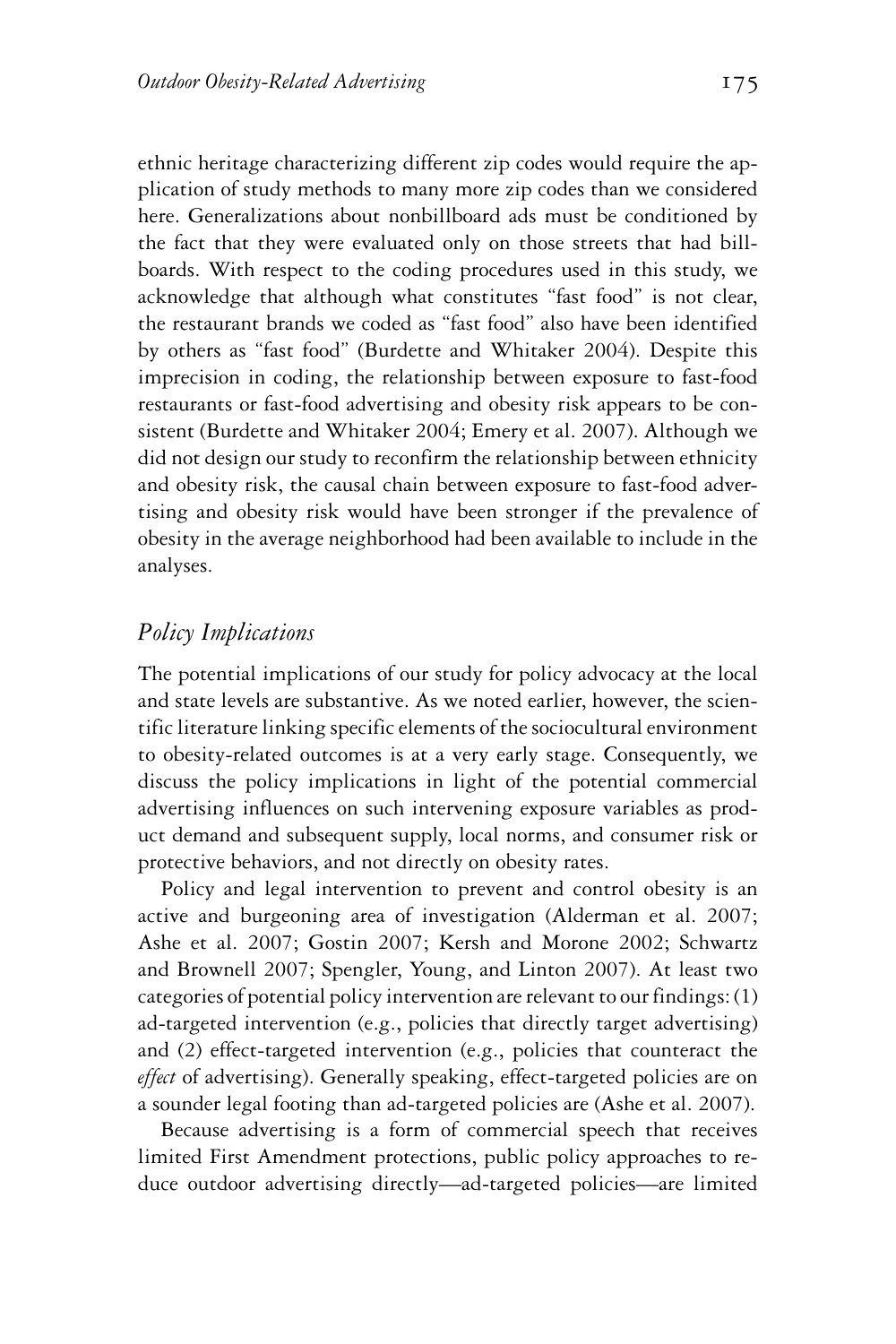and must be carefully crafted to withstand First Amendment scrutiny (e.g., *Central Hudson Gas & Electric Corporation v. Public Service Commission of New York*, 447 U.S. 557, 1980; Kline et al. 2006). Examples of regulatory and legislative legal actions directly targeting outdoor advertising that might be prompted or supported by the findings here include the following:

- 1. Limiting the amount of all outdoor advertising, regardless of content, thereby reducing the volume of ads in poorer neighborhoods. Care must be taken in how terms such as "outdoor advertising" are defined because loopholes abound. For instance, despite the moratorium by the city of Los Angeles on new billboards, we found on building exteriors in the low-income Latino neighborhood many large new ads framed to look like billboards.
- 2. Prohibiting or regulating the use and location of specific *types* of outdoor advertising, regardless of content, such as billboards, window signs, storefront signage, "A" frame/sandwich board signs, and pole signs.
- 3. Reducing the amount of all advertising, regardless of content, in or near residentially zoned areas.
- 4. Reaching litigation settlements or other agreements with the food industry restricting outdoor ad placement modeled on the tobacco settlement (Master Settlement Agreement § III, http://ag.ca.gov/tobacco/pdf/1msa.pdf).

Policy advocates also could consider a range of effect-targeted interventions that do not directly regulate commercial speech but nonetheless could serve to decrease the amount of advertising of unhealthful foods and beverages in a neighborhood. Communities have a wide array of policy tools at their disposal to regulate advertising indirectly by limiting the location and conduct of business operations. For example, each of the following policy options indirectly regulates advertising (so should not invoke First Amendment scrutiny) and is likely to withstand a legal challenge (Ashe et al. 2007):

- 1. Requiring restaurants to provide nutritional information next to menu items.
- 2. Using counteradvertising to expose the food industries' targeting of vulnerable populations.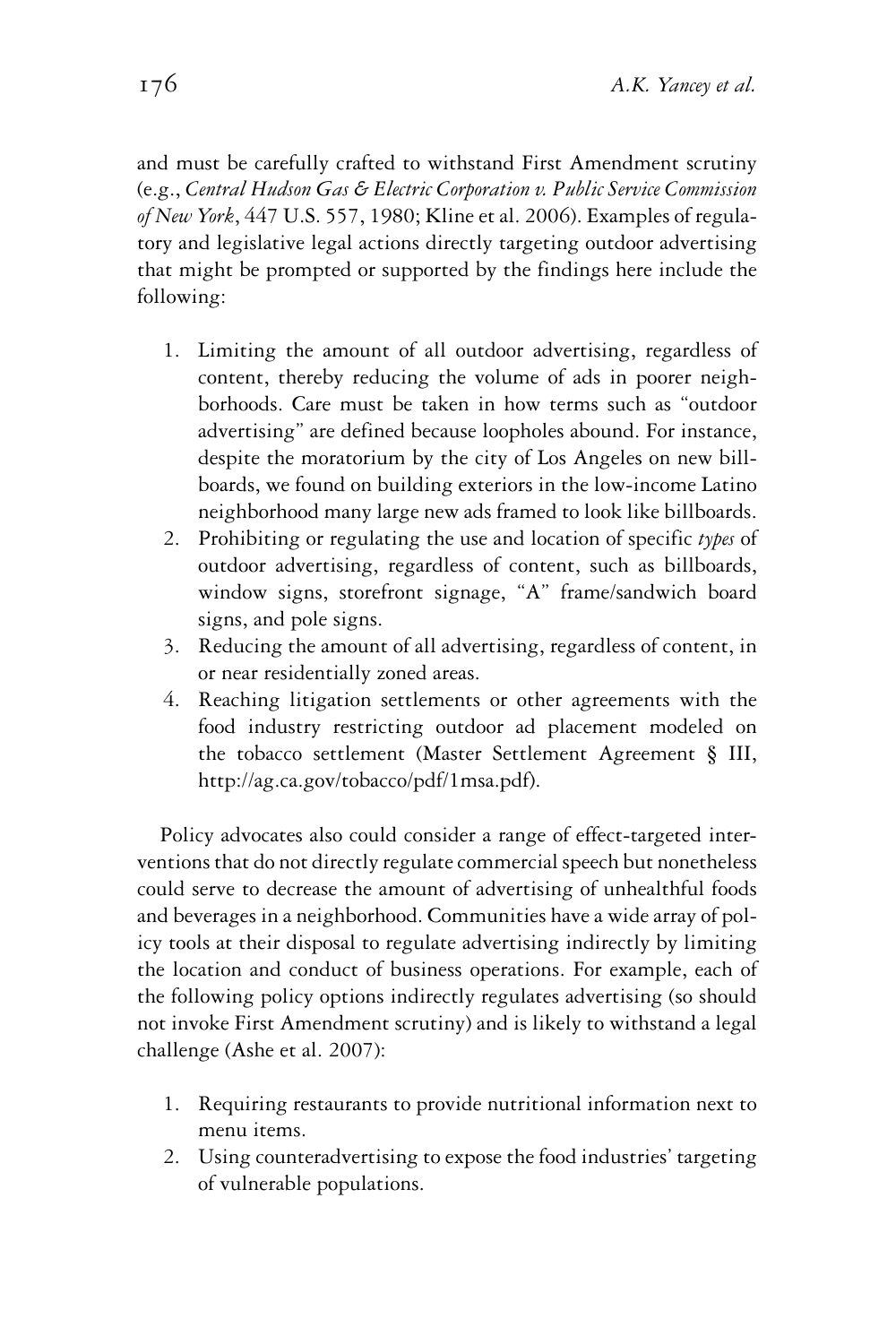- 3. Using land-use planning to limit or eliminate specific uses of real estate, such as fast-food restaurants.
- 4. Levying taxes or fees on certain businesses that sell high-calorie, low nutrient–dense foods and/or beverages or on the high-calorie, low nutrient–dense products themselves to fund mitigation programs like counteradvertising campaigns, education campaigns, economic incentives for operating a healthy restaurant or grocery store in poorer neighborhoods, subsidizing parks and recreational facilities to increase opportunities for physical activity, banning the sale of high-calorie, low nutrient–dense foods and/or beverages at public facilities and other specified locations, restricting the sale of high-calorie, low nutrient–dense foods and/or beverages generally, and prohibiting nonspeech promotional activity, such as prohibiting "toy-with-purchase" giveaways with highcalorie, low nutrient–dense foods and/or beverages.

## **Conclusions**

The findings from this study provide proof-of-concept evidence that outdoor advertising may contribute to disparities in obesity-related risk and protective behaviors and, consequently, to obesity and obesity-related chronic disease incidence and progression. They add to the growing evidence base pointing to inequities in food and beverage marketing based on the target audience's race/ethnicity and income (e.g., Grier and Kumanyika 2008). These data are among the first to document the disproportionate exposure of low-income and ethnic minority communities to obesigenic outdoor advertising. The marketing of physical activity and sedentary goods and services, as well as its influence on consumer behavior, is strikingly understudied compared with the marketing of foods and beverages. Therefore, considerably more research is needed to fully appreciate the influence of ads on the public's health and to identify policy and environmental intervention strategies to mitigate it. Both the replication of these cross-sectional observations and the longitudinal analyses of natural experiments arising from local policy changes increasing or decreasing obesity-related advertising exposure would be helpful in directing future research efforts. These efforts are aimed at informing candidate regulatory and legislative policy changes designed to address the contribution of marketing to racial/ethnic and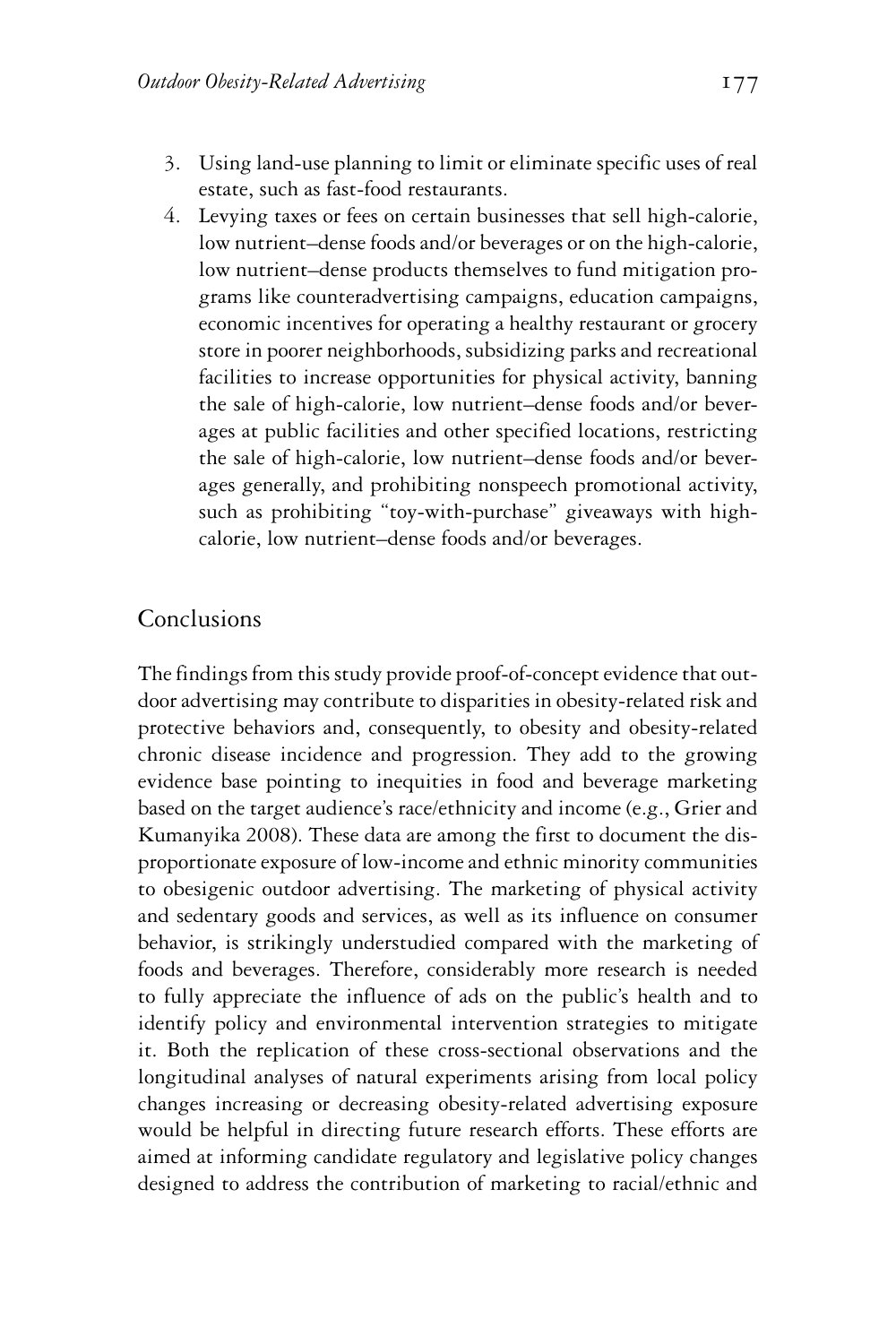income disparities in obesity and obesity-related chronic disease risk and burden.

#### References

- Alaniz, M.L., and C. Wilkes. 1998. Pro-Drinking Messages and Message Environments for Young Adults: The Case of Alcohol Industry Advertising in African American, Latino, and Native American Communities. *Journal of Public Health Policy* 19(4):447–72.
- Alderman, J., J.A. Smith, E.J. Fried, and R.A. Daynard. 2007. Application of Law to the Childhood Obesity Epidemic. *Journal of Law and Medical Ethics* 35(1):90–112.
- Ashe, M., L.M. Feldstein, S. Graff, R. Kline, D. Pinkas, and L. Zellers. 2007. Local Venues for Change: Legal Strategies for Healthy Environments. *Journal of Law, Medicine & Ethics* 35(1):138–47.
- Barnoya, J., and S. Glantz. 2004. Association of the California Tobacco Control Program with Declines in Lung Cancer Incidence. *Cancer Causes and Control* 15(7):689–95.
- Berkowitz, J.M., M. Huhman, and M.J. Nolin. 2008. Did Augmenting the VERB Campaign Advertising in Select Communities Have an Effect on Awareness, Attitudes, and Physical Activity? *American Journal of Preventive Medicine* 34(6, suppl.):S257–66.
- Burdette, H.L., and R.C. Whitaker. 2004. Neighborhood Playgrounds, Fast Food Restaurants, and Crime: Relationships to Overweight in Low-Income Preschool Children. *Preventive Medicine* 38(1):57–63.
- Byrd-Brenner, C., and D. Grasso. 2000. What Is Television Trying to Make Children Swallow? Content Analysis of the Nutrition Information in Prime-Time Advertisements.*Journal of Nutrition Education* 32(4):187–95.
- Cawley, J. 2006. Markets and Childhood Obesity Policy. *The Future of Children* 16(1):69–88.
- Day, K. 2006. Active Living and Social Justice: Planning for Physical Activity in Low-Income, Black, and Latino Communities. *Journal of the American Planning Association* 72(1):88–99.
- Daynard, R.A. 2003. Lessons from Tobacco Control for the Obesity Control Movement. *Journal of Public Health Policy* 24(3–4):291–95.
- Delisle, H., M.C. Desilets, E.R. Vargas, and D. Garrel. 2008. Metabolic Syndrome in Three Ethnic Groups Using Current Definitions. *Applied Physiology, Nutrition, and Metabolism* 33(2):356–60.
- Duerksen, S.C., A. Mikail, L. Tom, A. Patton, J. Lopez, X. Amador, R. Vargas, M. Victorio, B. Kustin, and G.R. Sadler 2005. Health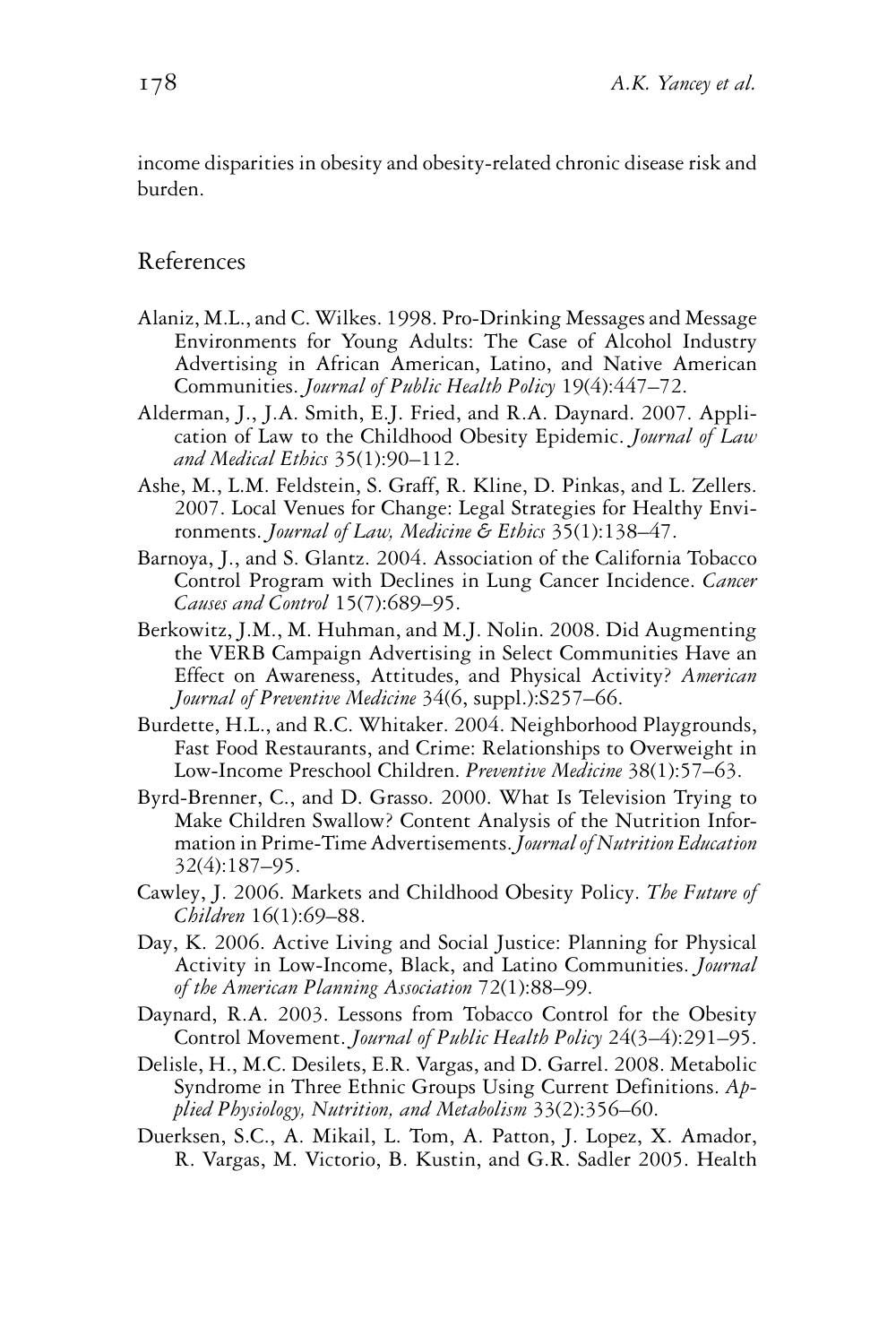Disparities and Advertising Content of Women's Magazines: A Cross-Sectional Study. *BMC Public Health* 5:85.

- Elitzak, H. 2004. Calculating the Food Marketing Bill. In *Amber Waves*. Washington, D.C.: U.S. Department of Agriculture. Available at http://www.ers.usda.gov/amberwaves/february04/ indicators/behinddata.htm (accessed December 15, 2007).
- Elitzak, H. 2007. Price Spreads from Farm to Consumer: Components of the Marketing Bill. In *ERS Data Sets*. Washington, D.C.: U.S. Department of Agriculture. Available at http://www.ers.usda.gov/ Data/FarmToConsumer/Data/componentstable.htm (accessed December 16, 2007).
- Emery, S.L., G. Szczypka, L.M. Powell, and F.J. Chaloupka. 2007. Public Health Obesity-Related TV Advertising: Lessons Learned from Tobacco. *American Journal of Preventive Medicine* 33(4, suppl.):S257– 63.
- Estabrooks, P.A., R.E. Lee, and N.C. Gyurcsik. 2003. Resources for Physical Activity Participation: Does Availability and Accessibility Differ by Neighborhood Socioeconomic Status? *Annals of Behavioral Medicine* 25(2):100–104.
- Ewing, R., O. Clemente, S.L. Handy, R.C. Brownson, and E. Winston. 2005. *Identifying and Measuring Urban Design Qualities Related to Walkability*. Report prepared for the Active Living Research Program of the Robert Wood Johnson Foundation. Available at http:// www.smartgrowth.umd.edu/research/pdf/EwingClementeHandyEt Al\_WalkableUrbanDesign\_093005.pdf (accessed December 15, 2007).
- Fontaine, K.R., D.T. Redden, C.Wang, A.O.Westfall, and D.B. Allison. 2003. Years of Life Lost Due to Obesity. *Journal of the American Medical Association* 289(2):187–93.
- Forster, J.L., R. Widome, and D.H. Bernat. 2007. Policy Interventions and Surveillance as Strategies to Prevent Tobacco Use in Adolescents and Young Adults. *American Journal of Preventive Medicine* 33(6, suppl.):S335–39.
- French, S.A., M. Story, and R.W. Jeffery. 2001. Environmental Influences on Eating and Physical Activity. *Annual Review of Public Health* 22:309–35.
- Gallo, A.E. 1999. Food Advertising in the United States. In *America's Eating Habits: Changes and Consequences*, edited by E. Frazão, pp. 159– 96. Washington, D.C.: U.S. Department of Agriculture, Economic Research Service, Food and Rural Economics Division.
- Gostin, L.O. 2007. Law as a Tool to Facilitate Healthier Lifestyles and Prevent Obesity. *Journal of the American Medical Association* 297(1):87–90.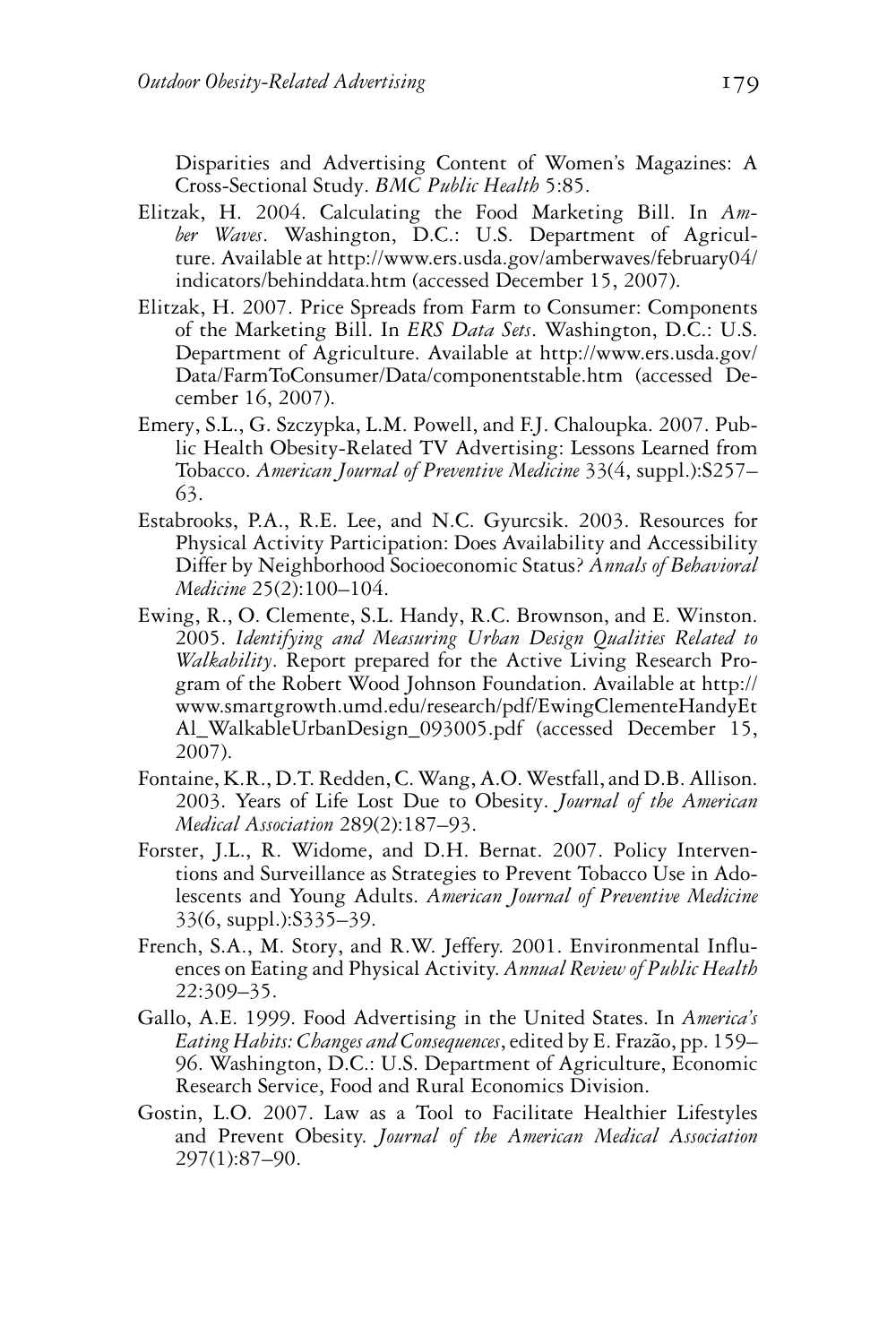- Grier, S.A., and S.K. Kumanyika. 2008. The Context for Choice: Health Implications of Targeted Food and Beverage Marketing to African Americans. *American Journal of Public Health* 98(9):1616–29.
- Hackbarth, D.P., D. Schnopp-Wyat, D. Katz, J. Williams, B. Silvestri, and M. Pfleger. 2001. Collaborative Research and Action to Control the Geographic Placement of Outdoor Advertising of Alcohol and Tobacco Products in Chicago. *Public Health Report* 116(6):558– 67.
- Hackbarth, D.P., B. Silvestri, and W. Cosper. 1995. Tobacco and Alcohol Billboards in 50 Chicago Neighborhoods: Market Segmentation to Sell Dangerous Products to the Poor. *Journal of Public Health Policy* 16(2):213–30.
- Herd, D. 2005. Changes in the Prevalence of Alcohol Use in Rap Song Lyrics, 1979–97. *Addiction* 100(9):1258–69.
- Hinkle, A.J. 1997. Community-Based Nutrition Interventions: Reaching Adolescents from Low-Income Communities. *Annals of the New York Academy of Science* 817:83–93.
- Hopkins, D.P., P.A. Briss, C.J. Ricard, C.G. Husten, V.G. Carande-Kulis, J.E. Fielding, M.O. Alao, et al. 2001. Reviews of Evidence Regarding Interventions to Reduce Tobacco Use and Exposure to Environmental Tobacco Smoke. *American Journal of Preventive Medicine* 20(2, suppl. 1):16–66.
- Huhman, M., L.D. Potter, F.L. Wong, S.W. Banspach, J.C. Duke, and C.D. Heitzler. 2005. Effects of a Mass Media Campaign to Increase Physical Activity among Children: Year-1 Results of the VERB Campaign. *Pediatrics* 116(2):e277–84.
- Institute of Medicine (IOM), Committee on Food Marketing and the Diets of Children and Youth, J.M. McGinnis, J.A. Gootman, and V.I. Kraak. 2006. *Food Marketing to Children and Youth: Threat or Opportunity?* Washington, D.C.: National Academies Press.
- Jeffery, R.W., L.H. Epstein, G.T. Wilson, A. Drewnowski, A.J. Stunkard, and R.R. Wing. 2000. Long-Term Maintenance of Weight Loss: Current Status. *Health Psychology* 19(1, suppl.):5–16.
- Kersh, R., and J. Morone. 2002. The Politics of Obesity: Seven Steps to Government Action. *Health Affairs* (Millwood) 21(6):142– 53.
- King, A.C., R.W. Jeffery, F. Fridinger, L. Dusenbury, S. Provence, S.A. Hedlund, and K. Spangler. 1995. Environmental and Policy Approaches to Cardiovascular Disease Prevention through Physical Activity: Issues and Opportunities. *Health Education & Behavior* 22(4):499–511.
- Kline, R., S. Graff, L. Zellers, and M. Ashe. 2006. Beyond Advertising Controls: Influencing Junk Food Marketing and Consumption with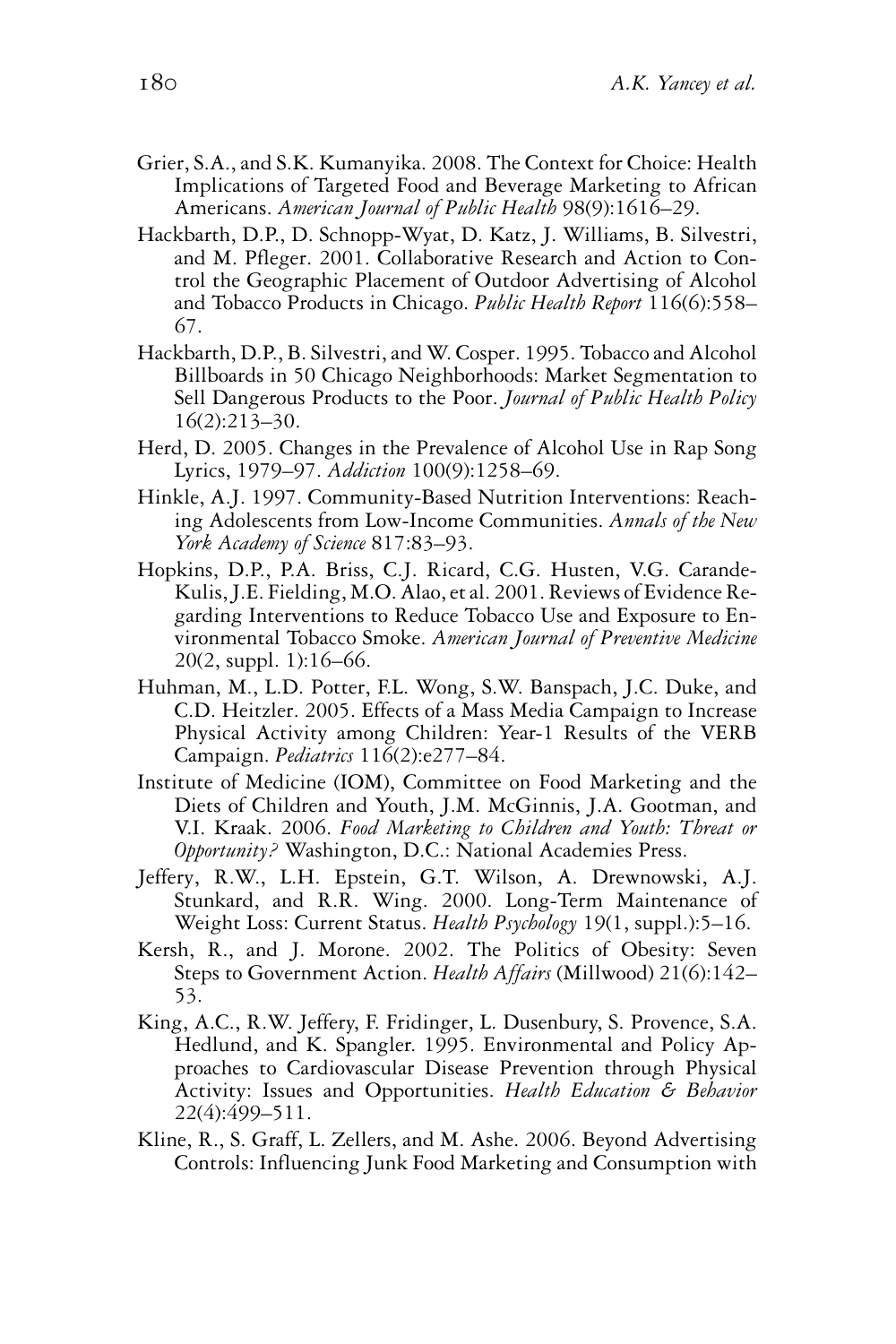Policy Innovations Developed in Tobacco Control. *Loyola of Los Angeles Law Review* 39:603–46.

- Kumanyika, S.K. 2001. Minisymposium on Obesity: Overview and Some Strategic Considerations. *Annual Review of Public Health* 22:293–308.
- Kumanyika, S.K. 2005. Social Change Implies Dietary Change. *Social and Preventive Medicine* 50(3):131–32.
- Kumanyika, S.K, and S. Grier. 2006. Targeting Interventions for Ethnic Minority and Low-Income Populations. *Future Child* 16(1):187– 207.
- Kumanyika, S.K., E. Obarzanek, N. Stettler, R. Bell, A.E. Field, S.P. Fortmann, B.A. Franklin, et al. 2008. Population-Based Prevention of Obesity: The Need for Comprehensive Promotion of Healthful Eating, Physical Activity, and Energy Balance: A Scientific Statement from American Heart Association Council on Epidemiology and Prevention, Interdisciplinary Committee for Prevention (Formerly the Expert Panel on Population and Prevention Science). *Circulation* 118(4):428–64.
- Kwate, N.O., and T.H. Lee. 2007. Ghettoizing Outdoor Advertising: Disadvantage and Ad Panel Density in Black Neighborhoods. *Journal of Urban Health* 84(1):21–31.
- Lewis, L.B., D.C. Sloane, L.M. Nascimento, A.L. Diamant, J.J. Guinyard, A.K. Yancey, and G. Flynn for the REACH Coalition of the African Americans Building a Legacy of Health Project. 2005. African Americans' Access to Healthy Food Options in South Los Angeles Restaurants. *American Journal of Public Health* 95(4):668– 73.
- Lohmann, J., and A.K. Kant. 2000. Comparison of Food Groups and Health Claims Appearing in Food Advertisements in 3 Popular Magazine Categories. *Journal of the American Dietetic Association* 100(11):1396–99.
- Maibach, E.W. 2003. Recreating Communities to Support Active Living: A New Role for Social Marketing. *American Journal of Health Promotion* 18(1):114–19.
- Maibach, E.W. 2007. The Influence of the Media Environment on Physical Activity: Looking for the Big Picture. *American Journal of Health Promotion* 21(4, suppl.):353–62, iii.
- Marcus, B.H., D.M. Williams, P.M. Dubbert, J.F. Sallis, A.C. King, A.K. Yancey, B.A. Franklin, D. Buchner, S.R. Daniels, and R.P. Claytor. 2006. Physical Activity Intervention Studies. What We Know and What We Need to Know. A Scientific Statement from the American Heart Association Council on Nutrition, Physical Activity, and Metabolism (Subcommittee on Physical Activity); Council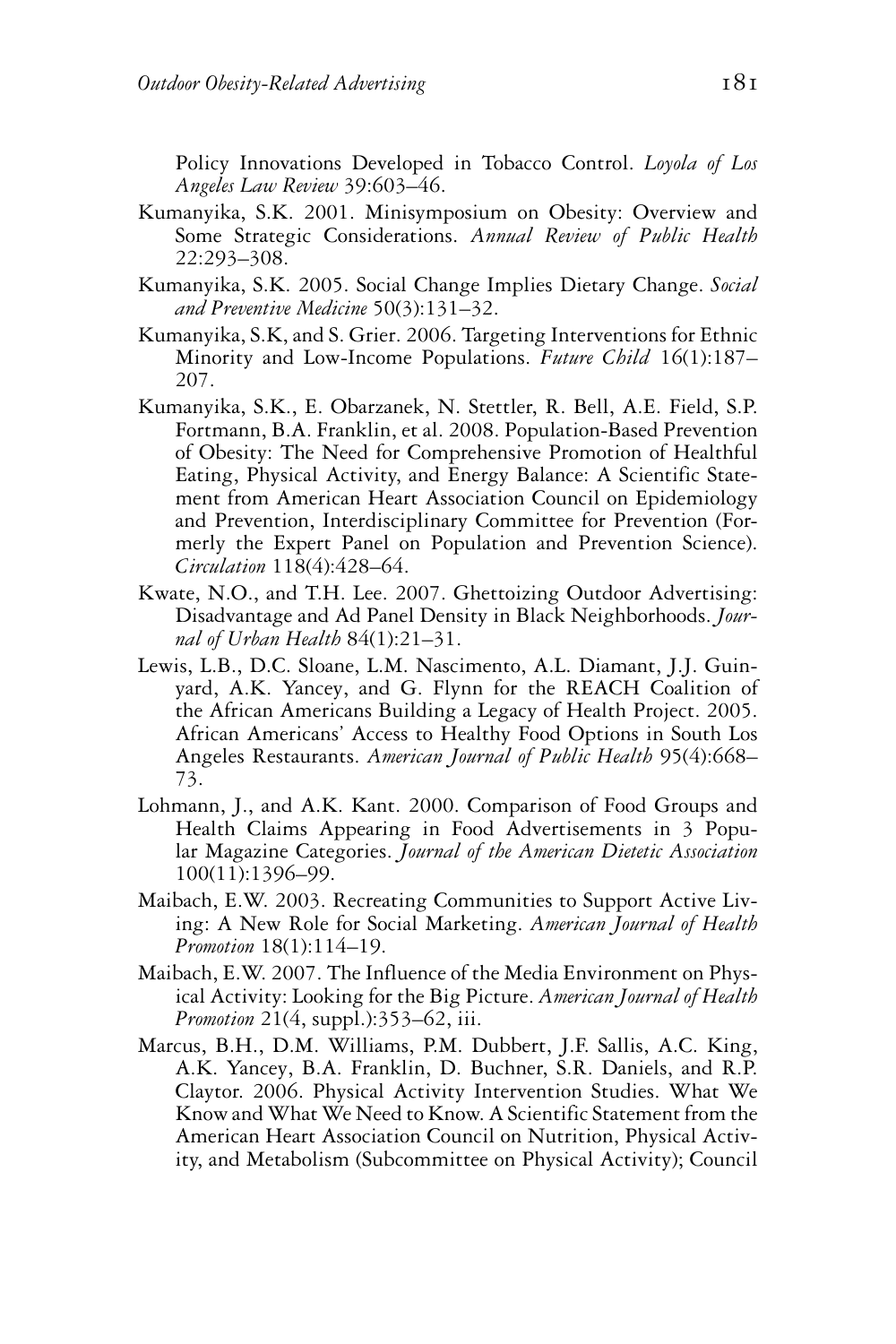on Cardiovascular Disease in the Young; and the Interdisciplinary Working Group on Quality of Care and Outcomes Research. *Circulation* 114(24):2739–52.

- McClellan, W., R. Speckman, L. McClure, V. Howard, R.C. Campbell, M. Cushman, P. Audhya, G. Howard, and D.G. Warnock. 2007. Prevalence and Characteristics of a Family History of End-Stage Renal Disease among Adults in the United States Population: Reasons for Geographic and Racial Differences in Stroke (REGARDS) Renal Cohort Study. *Journal of the American Society of Nephrology* 18(4):1344–52.
- Mello, M.M., E.B. Rimm, and D.M. Studdert. 2003. The McLawsuit: The Fast-Food Industry and Legal Accountability for Obesity. *Health Affairs* (Millwood) 22(6):207–16.
- Mensah, G.A., A.H. Mokdad, E.S. Ford, K.J. Greenlund, and J.B. Croft. 2005. State of Disparities in Cardiovascular Health in the United States. *Circulation* 111(10):1233–41.
- Mercer, S.L., L.W. Green, A.C. Rosenthal, C.G. Husten, L.K. Khan, and W.H. Dietz. 2003. Possible Lessons from the Tobacco Experience for Obesity Control. *American Journal of Clinical Nutrition* 77(4, suppl.):1073S–82S.
- Messer, K., J.P. Pierce, S.-H. Zhu, A.M. Hartman, W.K. Al-Delaimy, D.R. Trinidad, and E.A. Gilpin. 2007. The California Tobacco Control Program's Effect on Adult Smokers: (1) Smoking Cessation. *Tobacco Control* 16(2):85–90.
- Mitchell, O., and M. Greenberg. 1991. Outdoor Advertising of Addictive Products. *New Jersey Medicine* 88(5):331–33.
- Moore, D.J., J.D. Williams, and W.J. Qualls. 1996. Target Marketing of Tobacco and Alcohol-Related Products to Ethnic Minority Groups in the United States. *Ethnicity & Disease* 6(1–2):83–98.
- Nestle, M., and M.F. Jacobson. 2000. Halting the Obesity Epidemic: A Public Health Policy Approach. *Public Health Report* 115(1):12–24.
- Nestle, M., R. Wing, L. Birch, L. DiSogra, A. Drewnowski, S. Middleton, M. Sigman-Grant, J. Sobal, M. Winston, and C. Economos. 1998. Behavioral and Social Influences on Food Choice. *Nutrition Reviews* 56(5, pt. 2):S50–64; discussion S64–74.
- Outley, C.W., and A. Taddese. 2006. A Content Analysis of Health and Physical Activity Messages Marketed to African American Children during After-School Television Programming. *Archives of Pediatrics & Adolescent Medicine* 160(4):432–35.
- Parloff, R. 2003. Is Fat the Next Tobacco? *Fortune* 147(2):50–54.
- Pasch, K.E., K.A. Komro, C.L. Perry, M.O. Hearst, and K. Farbakhsh. 2007. Outdoor Alcohol Advertising Near Schools: What Does It Advertise and How Is It Related to Intentions and Use of Alcohol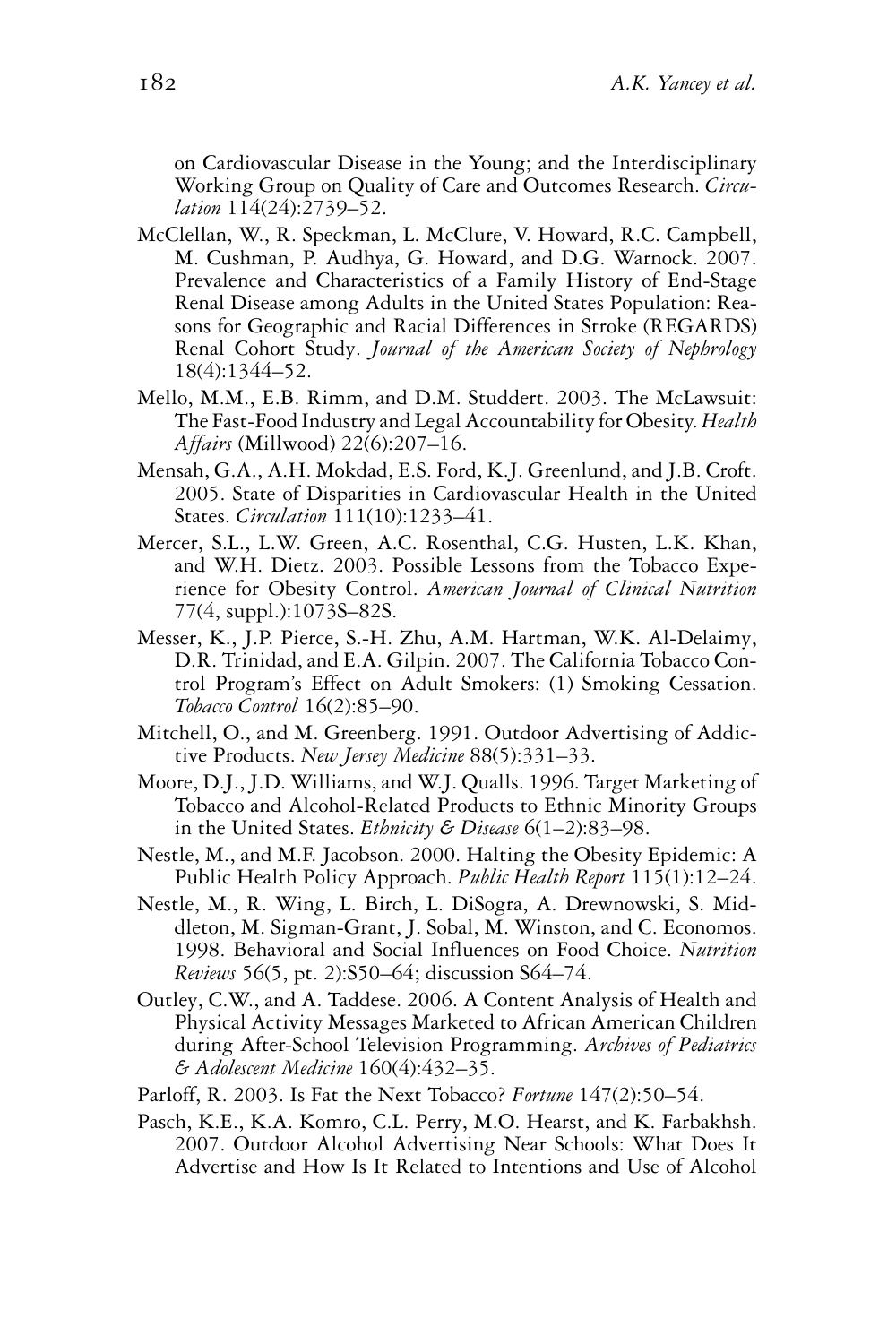among Young Adolescents? *Journal of Studies on Alcohol and Drugs* 68(4):587–96.

- Powell, L.M., G. Szczypka, and F.J. Chaloupka. 2007. Adolescent Exposure to Food Advertising on Television. *American Journal of Preventive Medicine* 33(4, suppl.):S251–56.
- Pratt, C.A., and C.B. Pratt. 1995. Comparative Content Analysis of Food and Nutrition Advertisements in *Ebony*, *Essence*, and *Ladies' Home Journal*. *Journal of Nutrition Education* 27(1):128–33.
- Rigby, N.J., S.K. Kumanyika, and W.P. James. 2004. Confronting the Epidemic: The Need for Global Solutions. *Journal of Public Health Policy* 25(3–4):418–34.
- Schwartz, M.B., and K.D. Brownell. 2007. Actions Necessary to Prevent Childhood Obesity: Creating the Climate for Change.*Journal of Law, Medicine & Ethics* 35(1):78–89.
- Sloane, D.C., A.L. Diamant, L.B. Lewis, A.K. Yancey, G. Flynn, L.M. Nascimento, W.J. McCarthy, J.J. Guinyard, and M.R. Cousineau. 2003. Improving the Nutritional Resource Environment for Healthy Living through Community-Based Participatory Research. *Journal of General Internal Medicine* 18(7):568– 75.
- Sloane, D., L. Nascimento, G. Flynn, L. Lewis, J.J. Guinyard, L. Galloway-Gilliam, A.L. Diamant, and A.K. Yancey. 2006. Assessing Resource Environments to Target Prevention Interventions in Community Chronic Disease Control. *Journal of Health Care for the Poor and Underserved* 17(2):146–58.
- Spengler, J.O., S.J. Young, and L.S. Linton. 2007. Schools as a Community Resource for Physical Activity: Legal Considerations for Decision Makers. *American Journal of Health Promotion* 21(4, suppl.):390– 96, iii.
- Story, M., D. Neumark-Sztainer, and S. French. 2002. Individual and Environmental Influences on Adolescent Eating Behaviors. *Journal of the American Dietetic Association* 102(3, suppl.):S40–51.
- Swinburn, B., G. Egger, and F. Raza. 1999. Dissecting Obesogenic Environments: The Development and Application of a Framework for Identifying and Prioritizing Environmental Interventions for Obesity. *Preventive Medicine* 29(6, pt. 1):563–70.
- Swinburn, B., T. Gill, and S.K. Kumanyika. 2005. Obesity Prevention: A Proposed Framework for Translating Evidence into Action. *Obesity Review* 6(1):23–33.
- Taras, H.L., and M. Gage. 1995. Advertised Foods on Children's Television. *Archives of Pediatrics & Adolescent Medicine* 149(6):649–52.
- Tirodkar, M.A., and A. Jain. 2003. Food Messages on African American Television Shows. *American Journal of Public Health* 93(3):439–41.